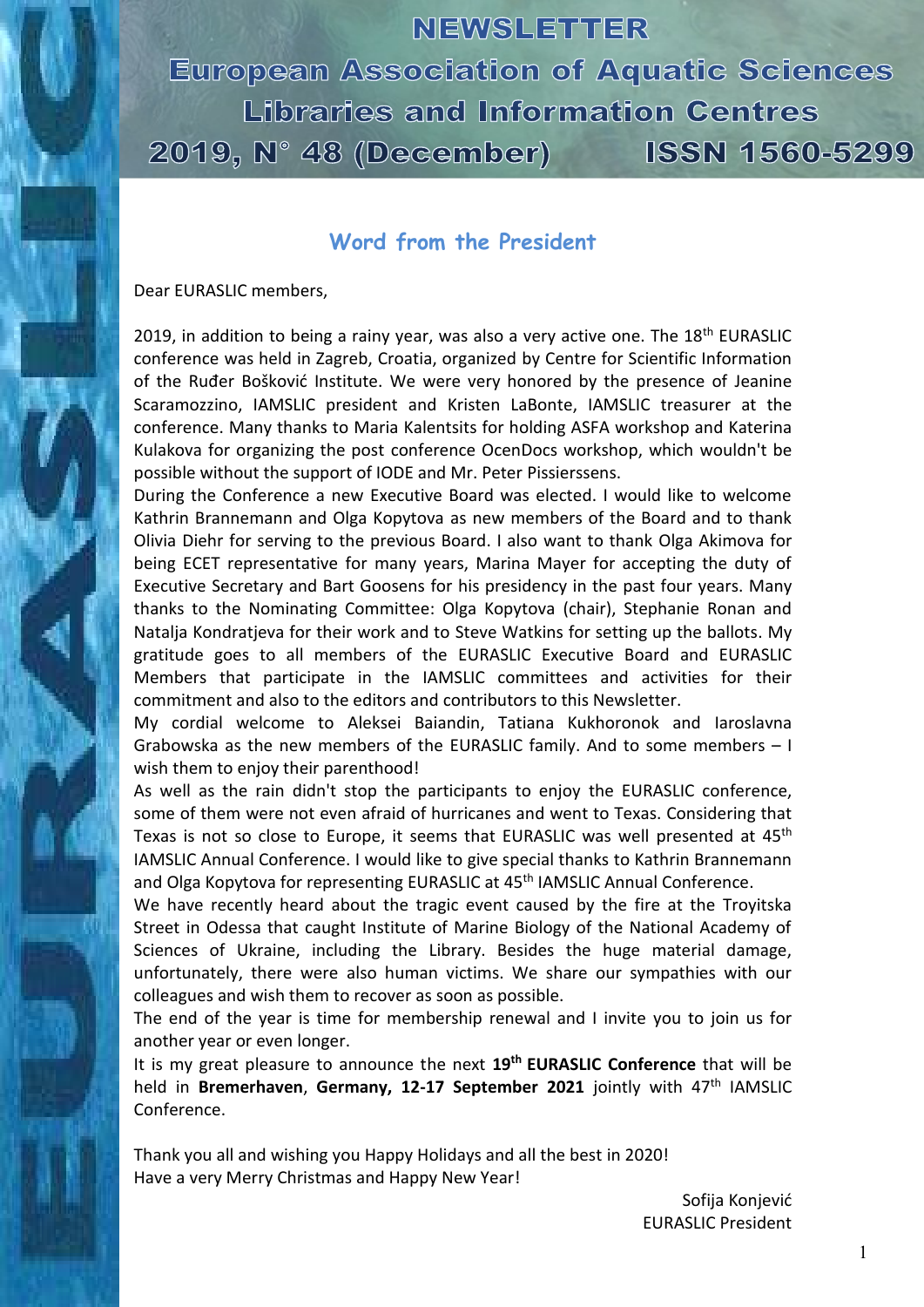# **Table of contents**

| 18 <sup>th</sup> Biennial EURASLIC Meeting, Zagreb, Croatia                                                                                                                                                                                                     |
|-----------------------------------------------------------------------------------------------------------------------------------------------------------------------------------------------------------------------------------------------------------------|
| OceanDocs workshop held in terms of the 18 <sup>th</sup> Biennal Conference of the EURASLIC<br>"River of No Return: Sail of Sink" in Zagreb (Croatia), 8 May, 2019<br>Ekaterina Kulakova, Kerch Depart. of the Azov-Black Sea Branch of VNIRO, Kerch, Crimea  5 |
| 45 <sup>th</sup> IAMSLIC Conference<br>Kathrin Brannemann, Alfred Wegener Institute Helmholtz Centre for Polar and Marine<br>Research, Germany<br>Olga Kopytova, A. O. Kovalevsky Institute of Biology of the Southern Seas, Russian Academy of                 |
| <b>ASFA Update</b>                                                                                                                                                                                                                                              |
| <b>IFLA WLIC 2019</b><br>Sofija Konjević, Centre for Scientific Research, Ruđer Bošković Institute, Croatia  14                                                                                                                                                 |
| <b>Conference FORCE2019</b><br>Marina Mayer, Centre for Scientific Research, Ruđer Bošković Institute, Croatia  16                                                                                                                                              |
| <b>6:AM Altmetrics Conference</b><br>Sofija Konjević, Centre for Scientific Research, Ruđer Bošković Institute, Croatia  17                                                                                                                                     |
| Internet fraud (scam): phishing/spoofing<br>Sofija Konjević, Centre for Scientific Information, Ruđer Bošković Institute, Croatia  19                                                                                                                           |
|                                                                                                                                                                                                                                                                 |
| Participation of EURASLIC Members in IAMSLIC committees and activities  21                                                                                                                                                                                      |
|                                                                                                                                                                                                                                                                 |

**Editor:**  Snejina BACHEVA library(at)io-bas.bg **Co-Editors:**  Marina MAYER mmayer(at)irb.hr

Sofija KONJEVIĆ sofija(at)irb.hr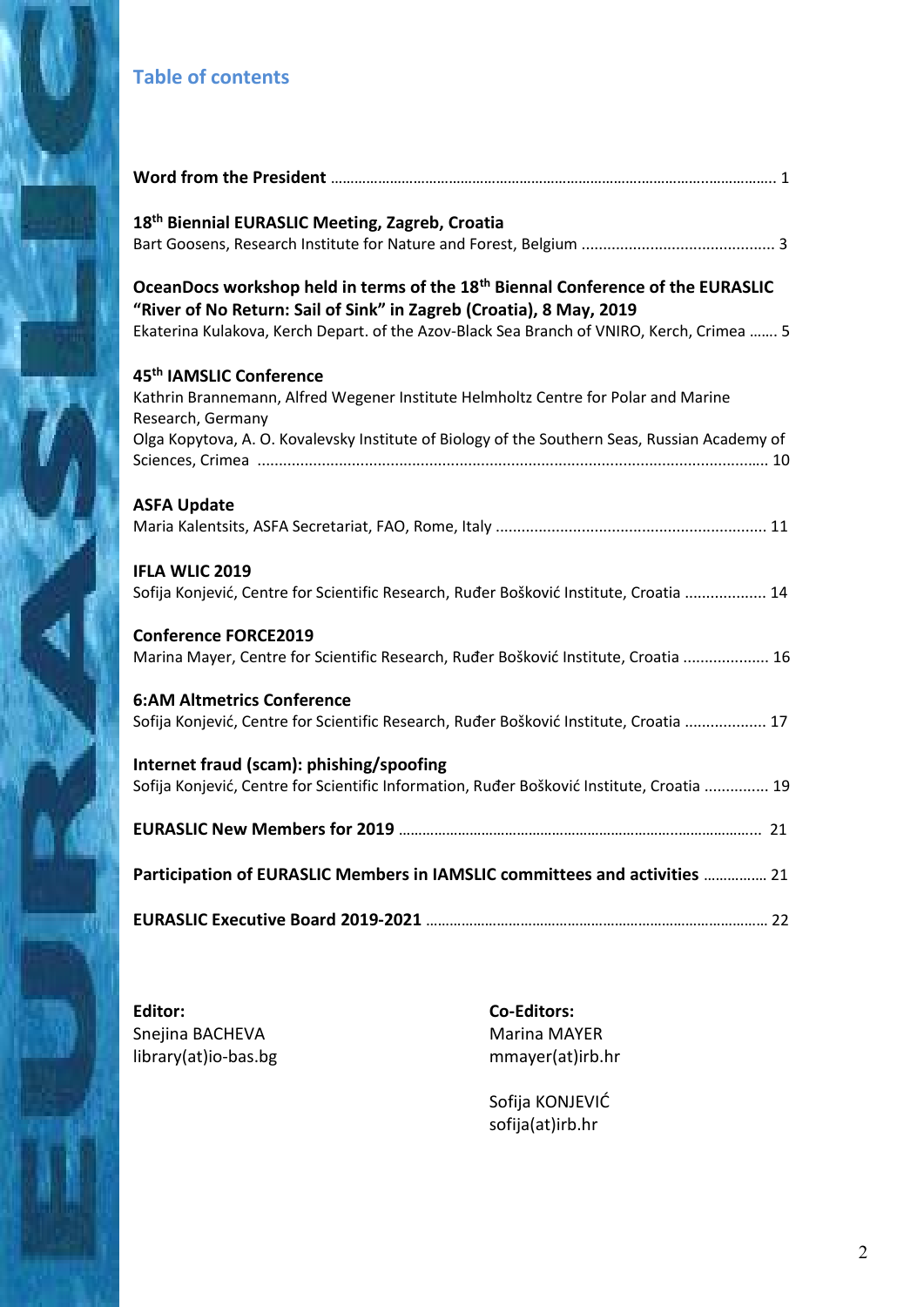### **18th Biennial EURASLIC Meeting, Zagreb, Croatia**

*Bart Goosens Research Institute for Nature and Forest, Belgium* 



was hosted by the Centre for Scientific Information of the Ruđer Bošković Institute in Zagreb, Croatia, 6-9 May, 2019.

The conference was entitled "River of no Return: Sail or Sink". It signifies the changing role of libraries in the information age and their ability to sail with the flow in order to maintain their presence in today's digital environment.

Most of us could not wait to see each other again after 2 years and, despite the drizzling weather, joined for a walk in Maksimir Park. After the pleasant walk, we all enjoyed the tasty snack together in the 'Choco café'.

During the conference a lot of interesting and inspiring presentations were presented on various topics like GDPR, Open Science, data management, copyright issues, new and innovative library services and activities, new publishing models, and so on. All presentations are available online and the conference proceedings were published a few months after the conference and are available on EURASLIC [web page](http://www.euraslic.org/proceedings) and in CSI-RBI [institutional repository.](http://fulir.irb.hr/4997/)

Maria Kalentis gave an interesting workshop about the new developments in ASFA. This was followed by a discussion to gain ideas from the attendees and to encourage European countries to renew active participation in ASFA. The new developments are looking very promising...

A second workshop was organized by the EURASLIC and IAMSLIC presidents. This workshop presented an overview of the joint activities between EURASLIC and IAMSLIC and focused on the structure of both organizations. The goal of this workshop was to gather suggestions for new activities and projects that are relevant to both EURASLIC and IAMSLIC. A lot of suggestions were collected around the following topics: "increasing EURASLIC and IAMSLIC conference participation", "professional development", "maintaining and increasing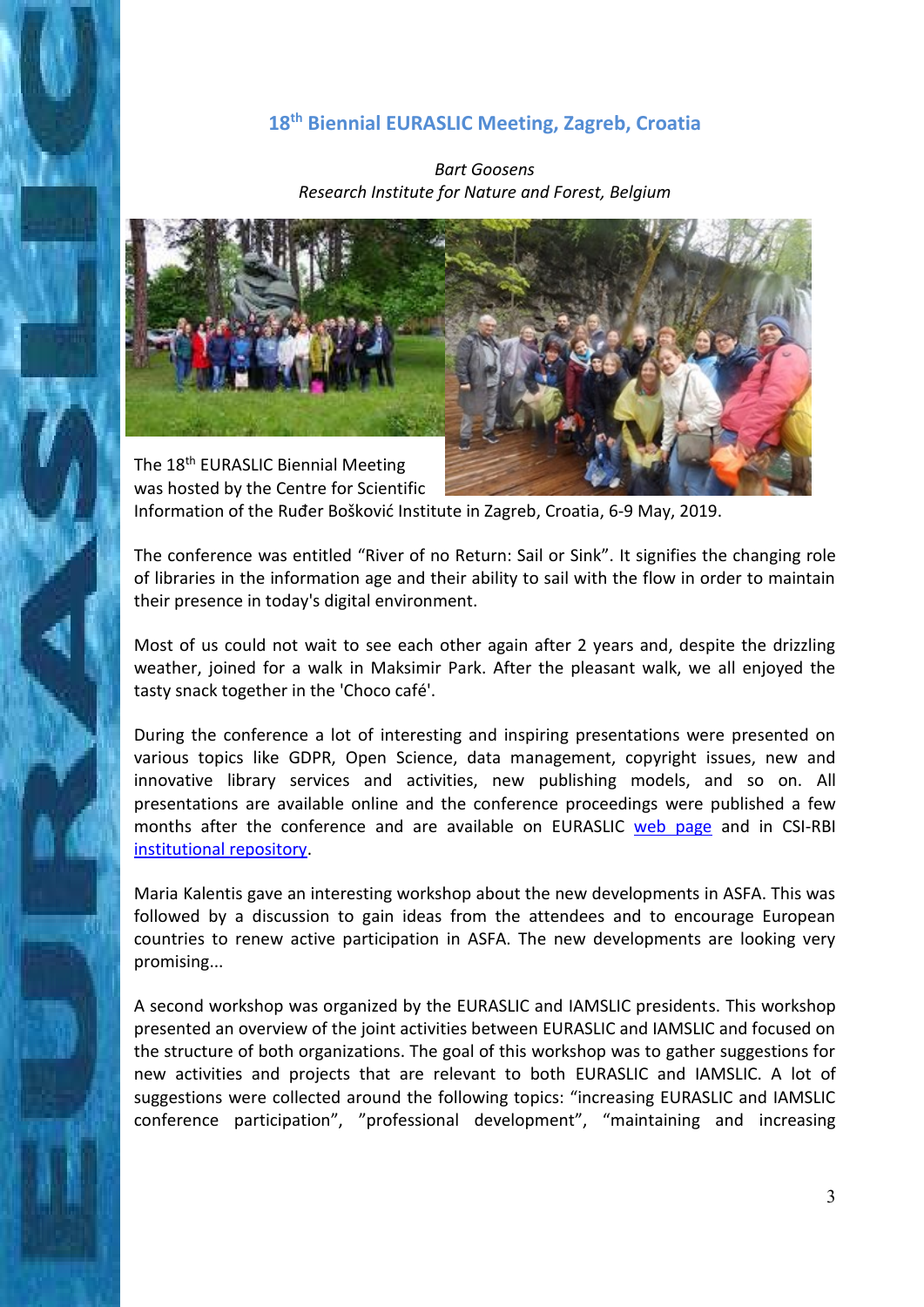membership", "participation in services/committees at regional groups or IAMSLIC" and 'ideas for sponsorship".

Two very interesting scientific presentations were given. One about the mysterious 'Dragon's Eye', a marine lake (Rogoznica Lake) located on the eastern Adriatic Coast (Croatia) with rare and specific features. The second presentation gave an overview of the functioning of "The Blue World Institute of Marine Research and Conservation". Their dedication to securing the future of the Adriatic Sea is very encouraging.

The EURASLIC executive board and business meetings were held as well. Elections for a new executive board were closed just before the conference. The old board was discharged and the new board appointed. Sofija Konjević will be our president and Christina Schrader is reelected as vice president. New in the board are the members representatives Kathrin Brannemann and Olga Kopytova.

We're happy to announce that Kathrin will be the host of the next EURASLIC conference. This will be a joint meeting with IAMSLIC and will take place in Bremerhaven, Germany in 2021.

Katheryna Kulakova organized a post-conference workshop on Ocean Docs. The workshop was sponsored by IODE. It was great that many of you attended this workshop.

The hosts organized wonderful excursions and a superb conference dinner. On Monday we had the guided tour of Zagreb. The guide was very entertaining and showed us a few of the most interesting places in Zagreb.

On Tuesday evening the conference dinner was held in the very cosy restaurant Klub Književnika (Writers' Club). On the balcony we had a fantastic view over the main square of Zagreb. The food was excellent and we had great music and some of us are really good dancers ;-).

On Thursday we had a superb trip to the Plitvice Lakes National Park. Although it was raining, we had a lovely time together. We all enjoyed the exceptional natural beauty. We finished the day and the conference with a great lunch/dinner and a last rakija, a perfect way to say doviđenja!

Thank you Sofija and Marina and the entire conference and program committee for the most wonderful conference. Your conference has been a great success in all possible respects!

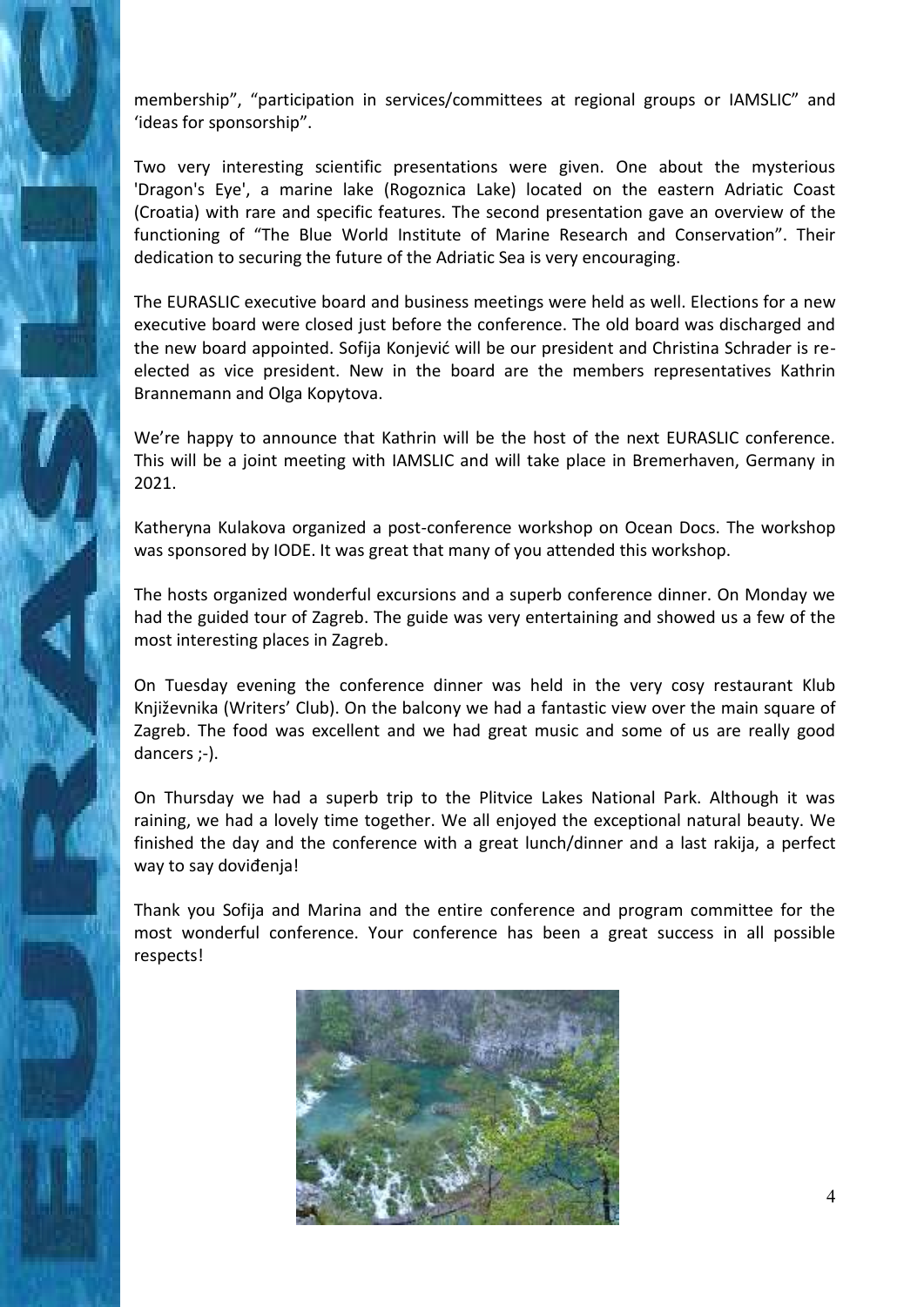# **OceanDocs workshop held in terms of the 18th Biennal Conference of the EURASLIC "River of No Return: Sail of Sink" in Zagreb (Croatia) 8 May, 2019**

### *Ekaterina Kulakova Kerch Department of the Azov-Black Sea Branch of VNIRO, Kerch, Crimea*

The main outcomes of the OceanDocs workshop held in terms of the 18<sup>th</sup> Biennal Conference of the EURASLIC "River of No Return: Sail of Sink" in Zagreb (Croatia) on 8 May, 2019 are summarized. The history and current missions of the OceanDocs (OD), a thematic marine e-Repository, supported by the IOC (IODE) for a more efficient discovery and access of the research output of the scientific community members, are presented. The principal specifications for working with the DSpace platform are emphasized. Benefits of participating in this IODE project are discussed with a special interest for low-income libraries and publishing centers, which cannot afford an institutional repository (IR). Roles and responsibilities within the OceanDocs structure are analyzed taking into account different targets of its usage. Examples of the institutions' pages are given as their own IRs, structured by the library staff but supported by the technical members of the IODE Project Office. The quality of deposited metadata and necessity to monitor the metadata control process are focused on, with the major metadata errors enlisted as a way to improve depositing and editing interrelations. As one of the possible developments of this resource, ASFA (Food Agriculture Organization, FAO) and OceanDocs (IODE) joint activities are considered as a future prospect for digitization projects funded by the ASFA Trust Fund and archived on the OD (DSpace) platform as a reliable source for submitting scientific publications in appropriate formats and for long-term archiving. Perspectives of migrating the OD and Aquatic Commons (e-repository, initiated and supported by the IAMSLIC but hosted by the IODE as well) into one merged archive system are covered.

#### INTRODUCTION

Data sharing and reuse under FAIR Principles [1] are the two concepts that are fast gaining ground; however, researchers remain understandably cautious about the quality and trustworthiness of data collected by others.

To move forward with the grand visions for Big Data, this suspicion has to be overcome; ways have to be found to ensure both primary and secondary data, which are stored and made available, are trustworthy.

What does "trustworthiness" mean in this context?

Trustworthiness comprises both the quality of the data and sustainable, reliable access to it. Together, both will enhance scientific reproducibility by ensuring the data are selected, collected, organized, and stored using agreed-upon, established criteria.

What are those criteria?

The European Framework for Audit and Certification proposed three levels of certification for a Trusted Digital Repository (TDR). In recent years, there have been multiple efforts to assess repositories with the objective of making repository practices and procedures transparent, and assuring that valuable digital assets are protected [2]. The major assessment areas are the same for all three levels and include:

•Organization

•Management of intellectual entities and representations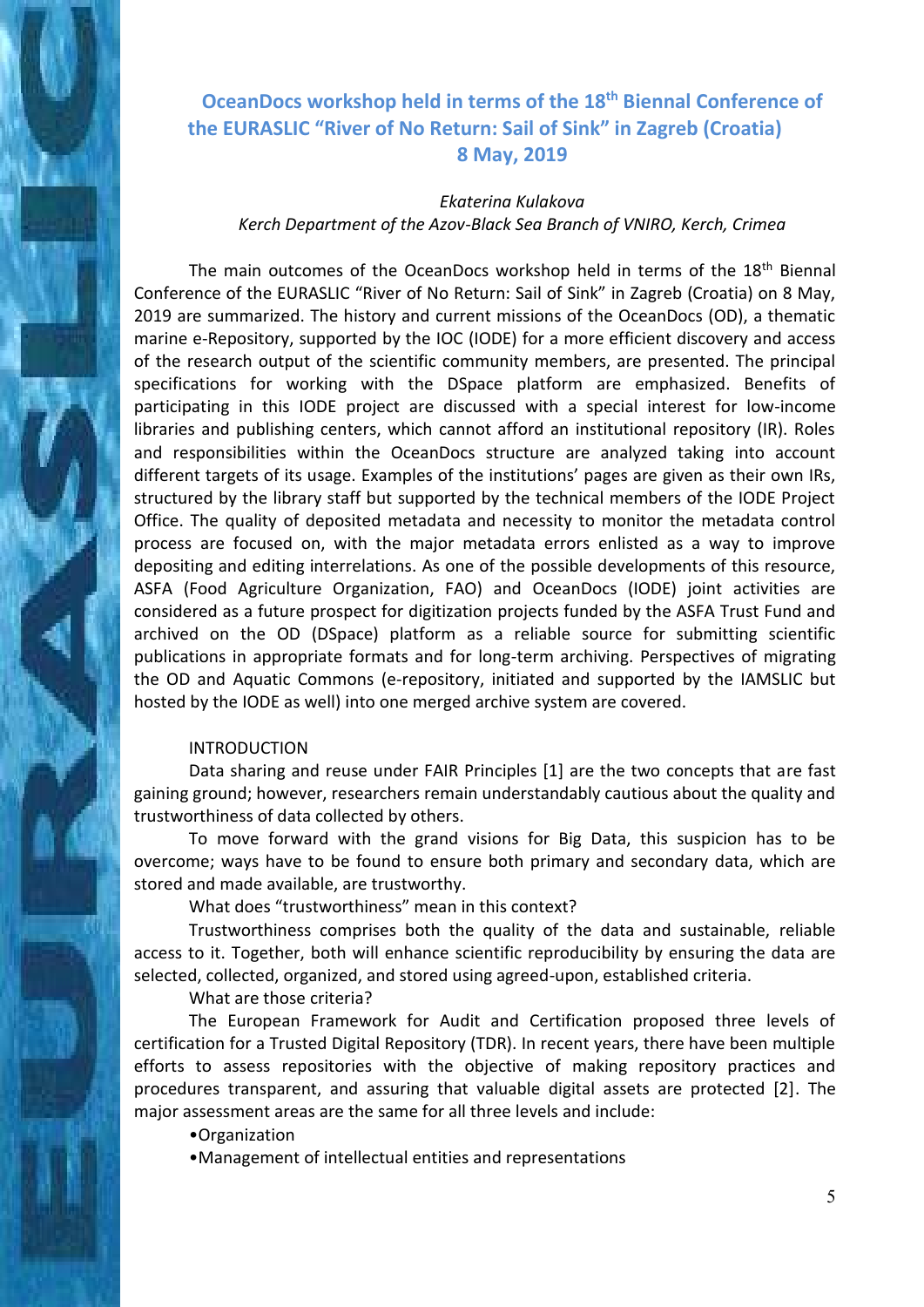#### •Infrastructure

#### •Security

OceanDocs (OD) is supported by the Intergovernmental Oceanographic Commission (IOC) to collect, preserve and facilitate discovery and access to all research output from members of the ocean research and observation community and specifically their Ocean Data and Information Networks (ODINs). It is one of a number of complementary thematic digital marine and aquatic repositories including the Aquatic Commons, which is supported by the International Association of Aquatic and Marine Science Libraries and Information Centers (IAMSLIC).

Within its structure, the OD includes geographically-oriented communities such as Africa, Latin America, Western Pacific etc. as well as the international organizations worldwide (GEOHAB, ICAN, POGO). Inside each community, an end-user will find subcommunities (governmental establishments and scientific institutes) and collections (deposited documents of the organizations) which resemble any Institutional Repository (IR).

#### WORKSHOP OBJECTIVES

Unlike institutes from Latin America or Africa, the European organizations in the OD structure are underrepresented due to a wide range of possibilities for each institution to set up their own institutional e-repository, taking into account both financial component and technical maintenance.

The OceanDocs Community of the Central and Eastern Europe was initiated a couple of years ago (comparing to the "whole" OD which started in 2007), when a number of libraries from Latvia, Poland, Russia and Ukraine began to upload their born-digital or OCRdigitized collections in the OD. So far, the community includes over 500 submissions, which document types range from rare books/monographs (published in the beginning of the XX century to modern serials on aquatic topics).

The OD Workshop during the EURASLIC Conference in Zagreb, Croatia (6-9 May, 2019) was sponsored by the IODE (IOC) and aimed at raising awareness of the importance to provide easy accessibility and dissemination to those publications, which cannot be deposited in their own IR due to the low income of the institutional library nor in the major archiving systems due to their falling into the "grey literature" scope. Its target was to show that libraries or information centers within the scientific institution do not need to maintain their own website to deliver the data; once deposited, management of these data is assured by the OD administration staff.

#### WORKSHOP OUTCOMES

The OceanDocs Workshop was attended by 20 representatives of the scientific institutions from Belgium (INBO, Brussels), Bulgaria (Institute of Oceanology, Varna), Croatia (Ruđer Bošković Institute, Zagreb), France (National Research Institute of Science and Technology for Environment and Agriculture, Irstea), Germany (Alfred Wegener Institute), Italy (FAO, Rome), Latvia (Food Safety, Animal Health and Environment Scientific Institute, Riga), Poland (Morski Instytut Rybacki, PIB, Gdynia), Russian Federation (Kovalevsky Institute of Biology of the Southern Seas, RAS), and the US (California Polytechnic University, University of California, Santa Barbara).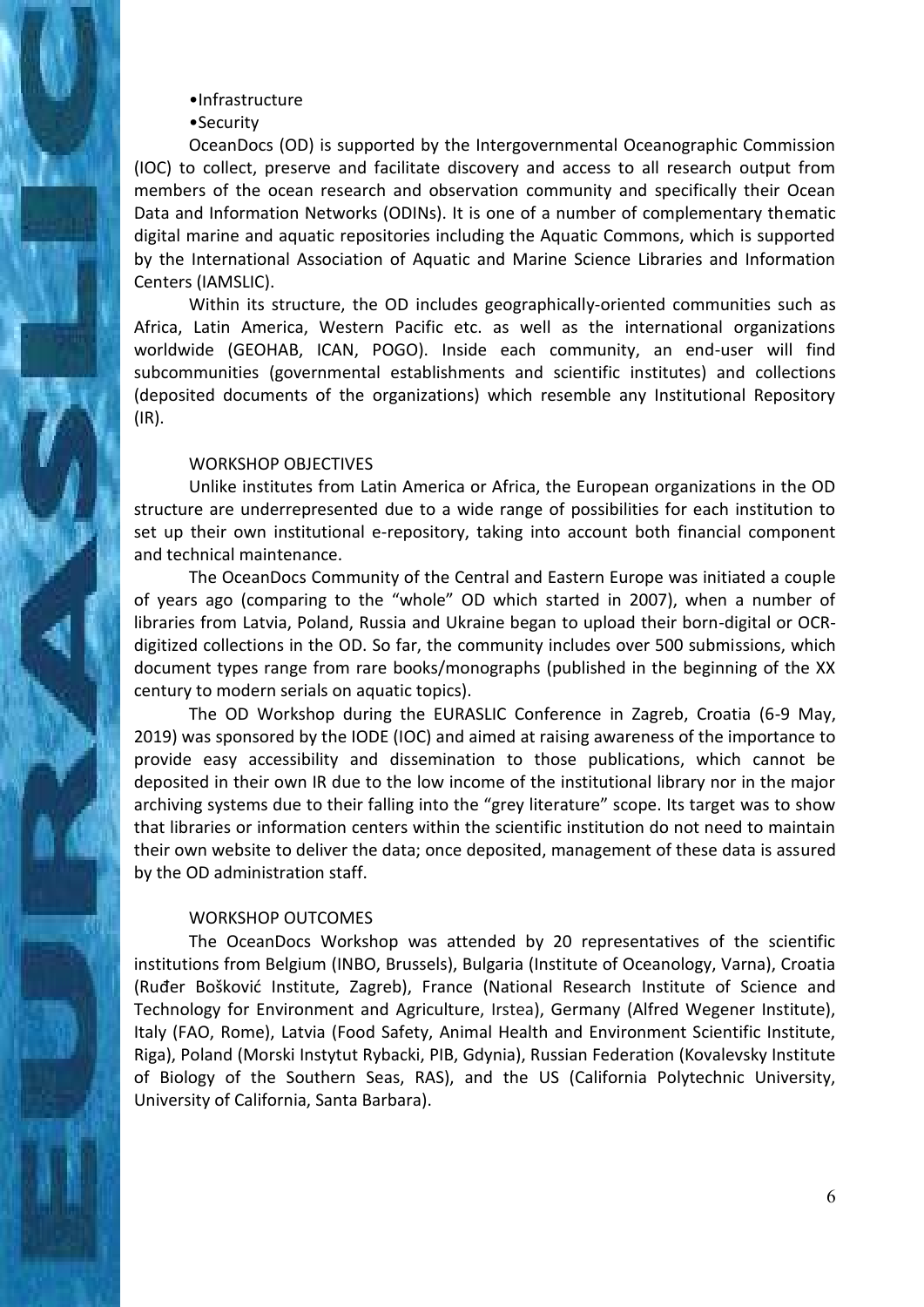

Fig. 1 The OceanDocs Workshop. The 18<sup>th</sup> Biennial EURASLIC Conference. 8 May 2019

During the Workshop the participants were given a short overview of the OD history, scope and development, as well as current general missions and future perspectives. A comparatively low number of records submitted by the European organizations was discussed among the participants as well as ways to promote the OD repository among the European aquatic community.

#### OCEANDOCS BENEFITS

Some of the major benefits for depositors were emphasized down the line, for example, the most frequent situation when researchers move to another institution, they would like to be able to easily obtain their data, knowing that its integrity is secured. IODE's world-class provenance lets depositors and end-users know that they are getting authentic research data outputs from the OceanDocs repository. A big advantage of depositing the data is that they will be preserved, even for your own future use.

What makes users more likely to use publications they find in the OD e-Repository? Hopefully the careful guidance which is given to depositors about how to make their output usable, the quality checks done upon submission, as well as the rule that every data item must include some human-readable documentation, reaffirms the commitment of administrators and reassures users that they are accessing and using quality data.

The data submission process creates a PID (Persistent Identifier) (Handle System), so that the research work can be accessed and formally attributed when re-analyzed by others.

The data will be discoverable through Google and other search engines to maximize visibility and impact. The service can provide all the stakeholders with usage statistics so they know the number of times the publication has been downloaded.

Research Councils are nowadays under pressure to get the most value out of publicly funded research. Increasingly they are requiring data management plans at the proposal stage, indicating how the data will be managed during the life of the project and how data will be shared after publication of your results.

The OceanDocs e-Repository acts as a trusted repository for the research output. The data will be discoverable and accessible for others to use beyond the life of the research project. A permanent identifier can be recorded with a funder to ensure persistent access.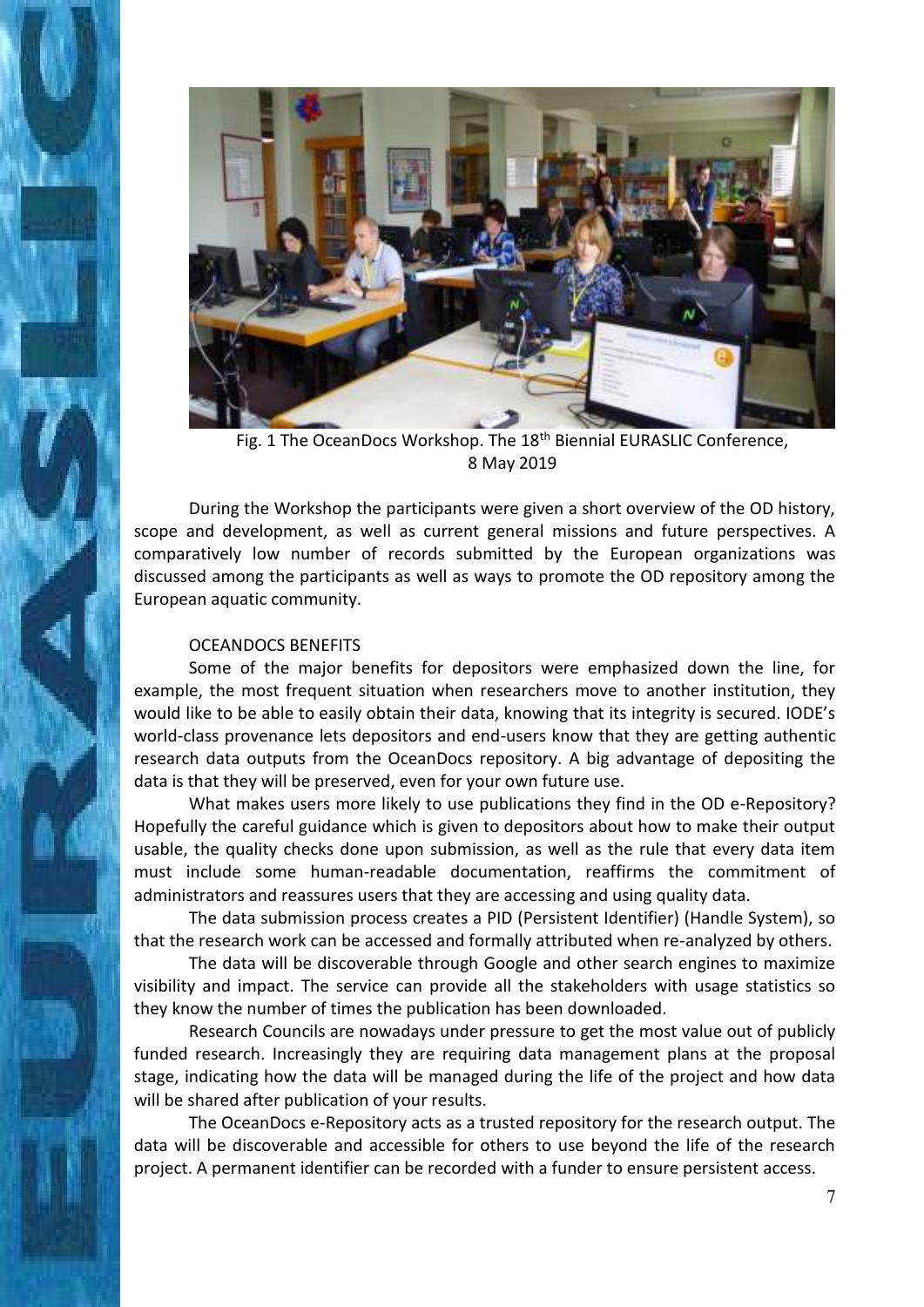In addition, some publishers require that the data on which a publication is based is made available by the author. By depositing once, the submitter can meet all future requests by researchers wanting a copy of the data.

The Workshop group shared opinions concerning their institutions' digital collections, platforms used for launching their IRs (DSpace/EPrints), interoperability of the CRIS (Current Research Information System) with the IRs, observed standards for archiving/preservation of the documents and the costs those facilities involve. The benefits of the OD usage as an independent IR-like storage space for the low-income institutions were considered; the responsibilities and roles of depositors/editors/administrators within the OD community were outlined.

One of the evaluation exercises at the Workshop was familiarizing the participants with the OD interface through the intuitive usage of the site in order to know the end-users' opinion concerning the following parameters:

- **•**Aesthetics
- Content
- Customization
- Navigation
- Metadata richness
- Search Results
- Help Desk / User Guides

All the feedback replies were collected and discussed in the group, which, summarized, led to the necessity to some important features to add and some improvements to consider. For example, end-users wished a more clarified user-friendly structure of the OD; there were some recommendations on the metadata detailed format style, requests for the My Profile or Export buttons etc. Such on-the-spot exercise proved to be straightforward and useful in terms of evaluation impact of the product.

Suggestions were made as for the joint efforts of the ASFA and IODE activities with the OD serving as the main (or one of the main, with the Aquatic Commons used in parallel) e-repositories for the outcomes of any collaboration work within the ASFA-IODE (from the digitization projects funded by the FAO to the new ASFA vocabulary on the VocBench).



Fig. 2 Discussion on IODE and ASFA joint activities involving the OD Project. Maria Kalentsits (in the middle) is the Editor-in-Chief of the ASFA Secretariat (FAO)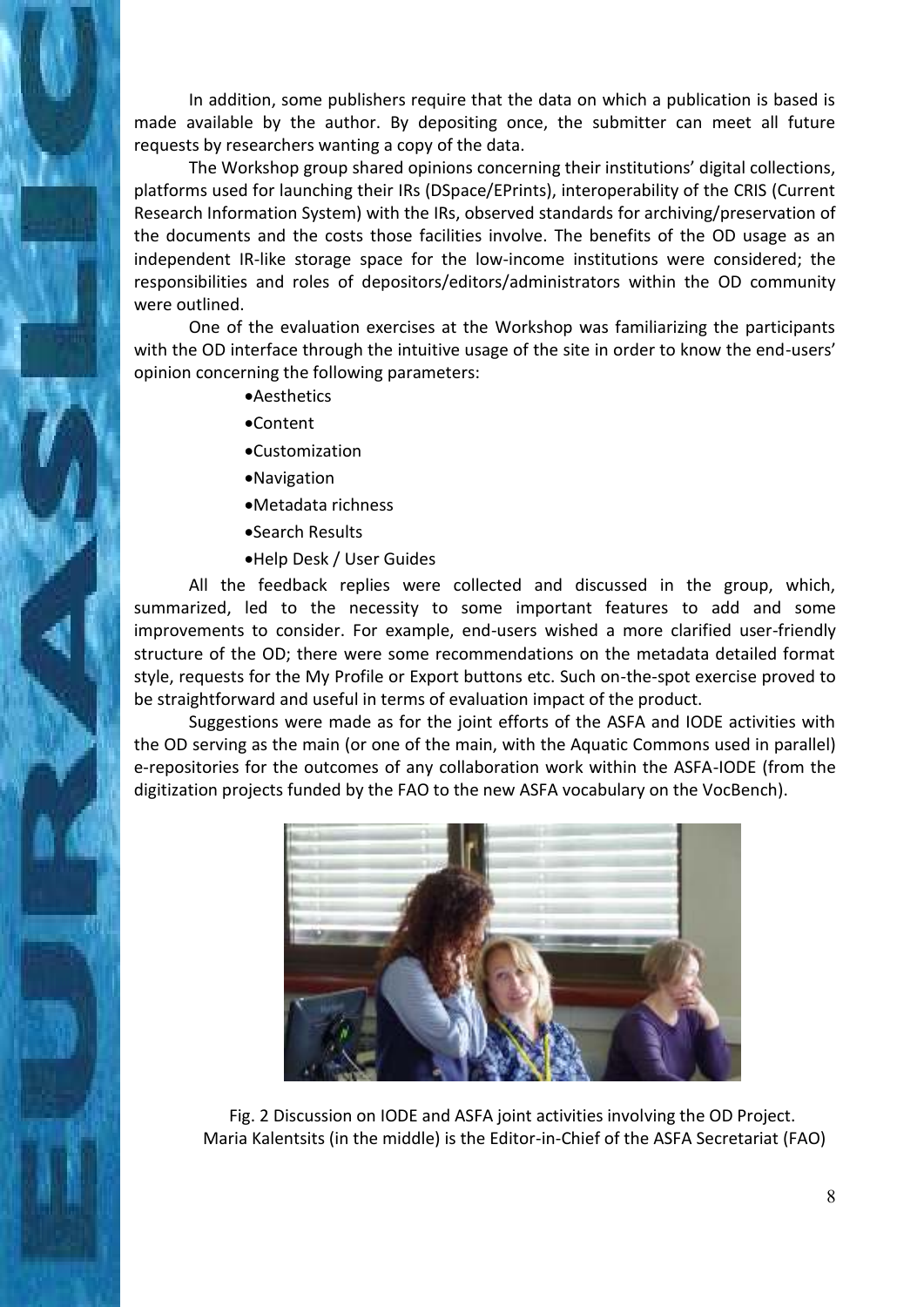#### OCEANDOCS FUTURE

Since the Workshop took place in Zagreb in May 2019, there have been some significant news on the OD and Aquatic Commons future development for the last couple of months. Another venue (45<sup>th</sup> International Association of Aquatic and Marine Science Libraries and Information Centers (IAMSLIC) Annual Conference "Living on the Edge"), which was held in October 2019 in Port Aransas, Texas, the US, revealed the results of the survey carried on the evaluation of the business models proposed for the long-term future of the Aquatic Commons. The three proposed business models were as follows:

1a. Maintain Aquatic Commons as a separate repository and upgrade to eprints v3.4.

1b. Maintain Aquatic Commons as a separate repository but migrate to DSpace software.

2. Migrate content to the existing IODE OceanDocs repository but retain Aquatic Commons identity by having a separate DSpace community.

3. Create one new repository that is jointly managed by IAMSLIC, IODE and possibly FAO-ASFA with content merged from Aquatic Commons and OceanDocs [3].

According to the survey, it was found out that the stakeholders are greatly concerned about the future sustainability of this e-repository, and are aware that the DSpace software is gaining popularity when working with the archives. That is why Business model #3 was selected with increased collaboration between the IODE, IAMSLIC and FAO.

With those points in mind, since autumn 2019, there have been constant conversations and analyses performed by the AC Board, OD Steering Group, ASFA (FAO) on how to create a completely new e-repository, which will merge the content from the OD and Aquatic Commons and will be jointly managed by the interested parties.

So far the virtual conferences are held monthly (weekly if needed) where the representatives of all the three groups (IAMSLIC, IODE, and FAO) meet and discuss the most essential points before reaching any decision.

Such an important development for both repositories will require thorough consideration and making very careful decisions as it will concern not only rebranding of the new project and restructure of the whole system but also migrating of a bulk of information from one platform onto the other with minimum (if any) corruption and data loss. In spite of the work load to be implemented by those who are involved, both the OD and Aquatic Commons are enthusiastic to share the same future in the coming years, which inspires for more sustainable, fruitful and productive efforts within the aquatic knowledge sphere.

#### References

- 1.Wilkinson, M., Dumontier, M., Aalbersberg, I. J. J., Appleton, G., Axton, M., Baak, A., et al. The FAIR Guiding Principles for scientific data management and stewardship. *Sci. Data* 3:160018. 2016. doi: 10.1038/sdata.2016.18.
- 2.A Primer on the Certifications of a Trusted Digital Repository (TDR). Data Science@NIH Blog. URL: https://datascience.nih.gov/blog (accessed 9.12.2019).
- 3.Taylor, S., Alayon, S, Čatić, I., Clark-Hughes A., Kalentsits, M., Raymond, L., Whitmire, A. The future of Aquatic Commons: recommendations based on an evaluation of business models and stakeholder consultation: presentation. US, 2019.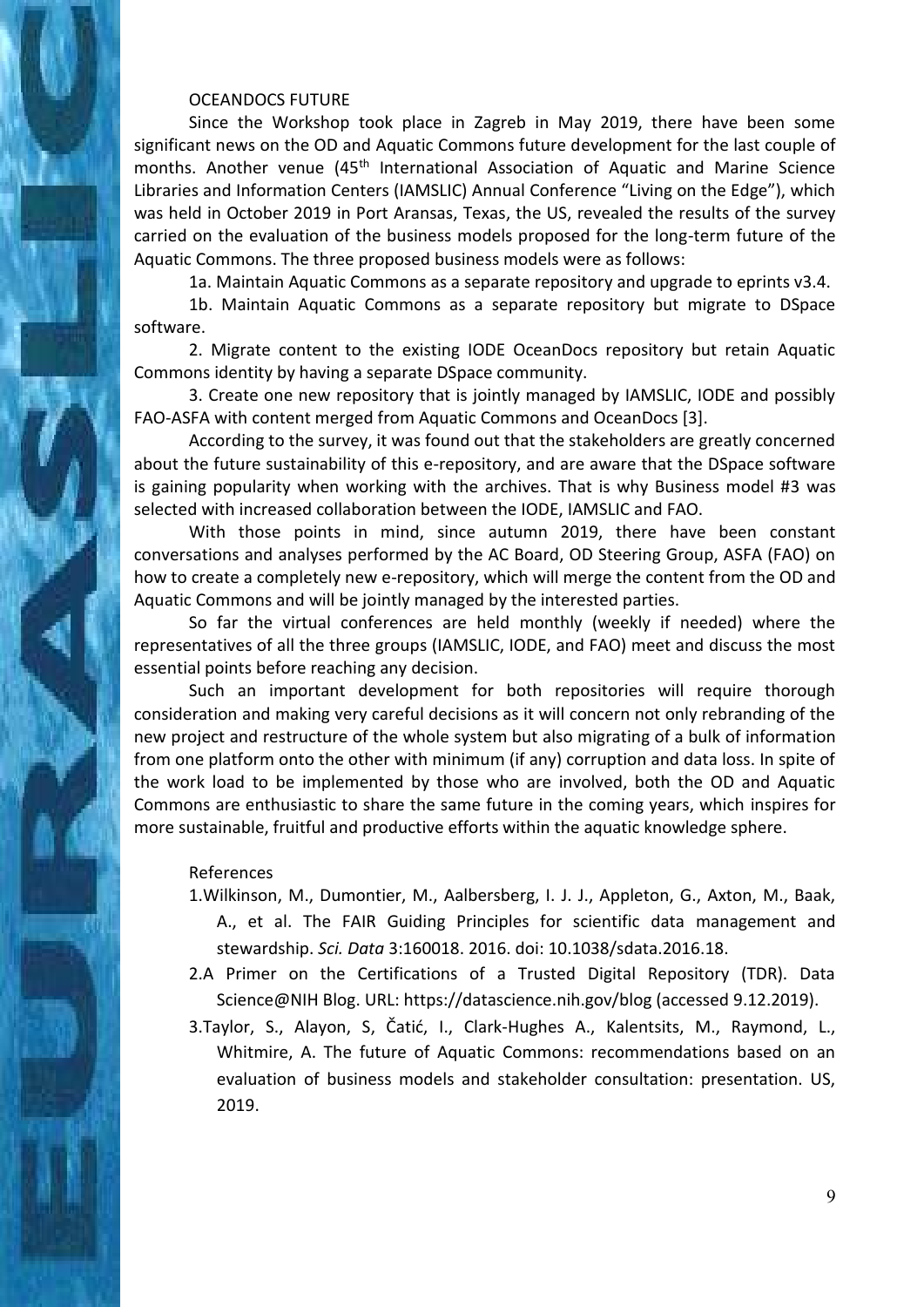### **45th [IAMSLIC Conference](https://www.iamslic.org/conf2019/)**

*Kathrin Brannemann Alfred Wegener Institute Helmholtz Centre for Polar and Marine Research, Germany Olga Kopytova A. O. Kovalevsky Institute of Biology of the Southern Seas, Russian Academy of Sciences, Crimea* 

Under the motto "Living on the Edge", 45 librarians and Information professionals gathered at the University of Texas Marine Science Institute to attend the 45<sup>th</sup> Annual Conference of IAMSLIC and the 29<sup>th</sup> Regional Meeting of SAIL from 20 to 25 October, 2019 in Port Aransas, Texas. Most of the participants came from the United States. There were four from Europe, one from Uruguay, one from Mozambique, one from Canada and two from the Philippines. Olga Kopytova and Kathrin Brannemann, both members of EURASLIC Executive Board, represented EURASLIC at the conference and attended all IAMSLIC Business and Executive Meetings.

Subthemes of the conference were:

- Valuing of Libraries
- Best Practices in Aquatic and Marine Libraries and Information Centers
- Media and Information Literacy
- Fake News, Misinformation, Trolls, Historical Revisionism
- Ocean Literacy
- Climate Change and Aquatic and Marine Science Libraries
- Strategies for Providing Access to Information
- Preservation of Aquatic Marine Information to ensure Access
- Serving Millennial Users
- Disaster Management

During the conference Stephen Alayon took over the presidency from Jeanine Scaramozzino, who is now past president of IAMSLIC. Jaime Goldman was elected as new president elect and Angela Clarke-Hughes was elected as new junior president elect.

As a result of the Aquatic Commons Evaluation Survey it was agreed that merging of Aquatic Commons and OcenDocs repositories could be a possible solution for their future existence. A Memorandum of Agreement (MOU) was approved to continue and advance future cooperation between ASFA and IAMSLIC as well as between IAMSLIC and IODE. IAMSLIC is considering a total re-launch and migration of its website. Jaime Goldman presented the software Wild Apricot Membership, that can be used also for membership database and for payment transfers having in mind that the contract with RegOnline ends at 31 December, 2019.

The opening reception was held on the beach, and the participants will remember the evening with the sincere atmosphere. They enjoyed the amazingly delicious Texas food and participated at the outings that were organized perfectly. The visit to Harte Research Institute was a great opportunity to listen to key speakers and to learn about the so called marine snow (shower of mostly organic detritus that slowly drift to the seafloor) and about the sharks in the Gulf of Mexico. The banquet dinner allowed the participants to prove themselves in Texas dances.

The next 46<sup>th</sup> IAMSLIC Conference jointly with the PIRG Meeting will be held in Wellington, New Zealand, 11-15 October, 2020. The joint **47th IAMSLIC and 19th EURASLIC conference**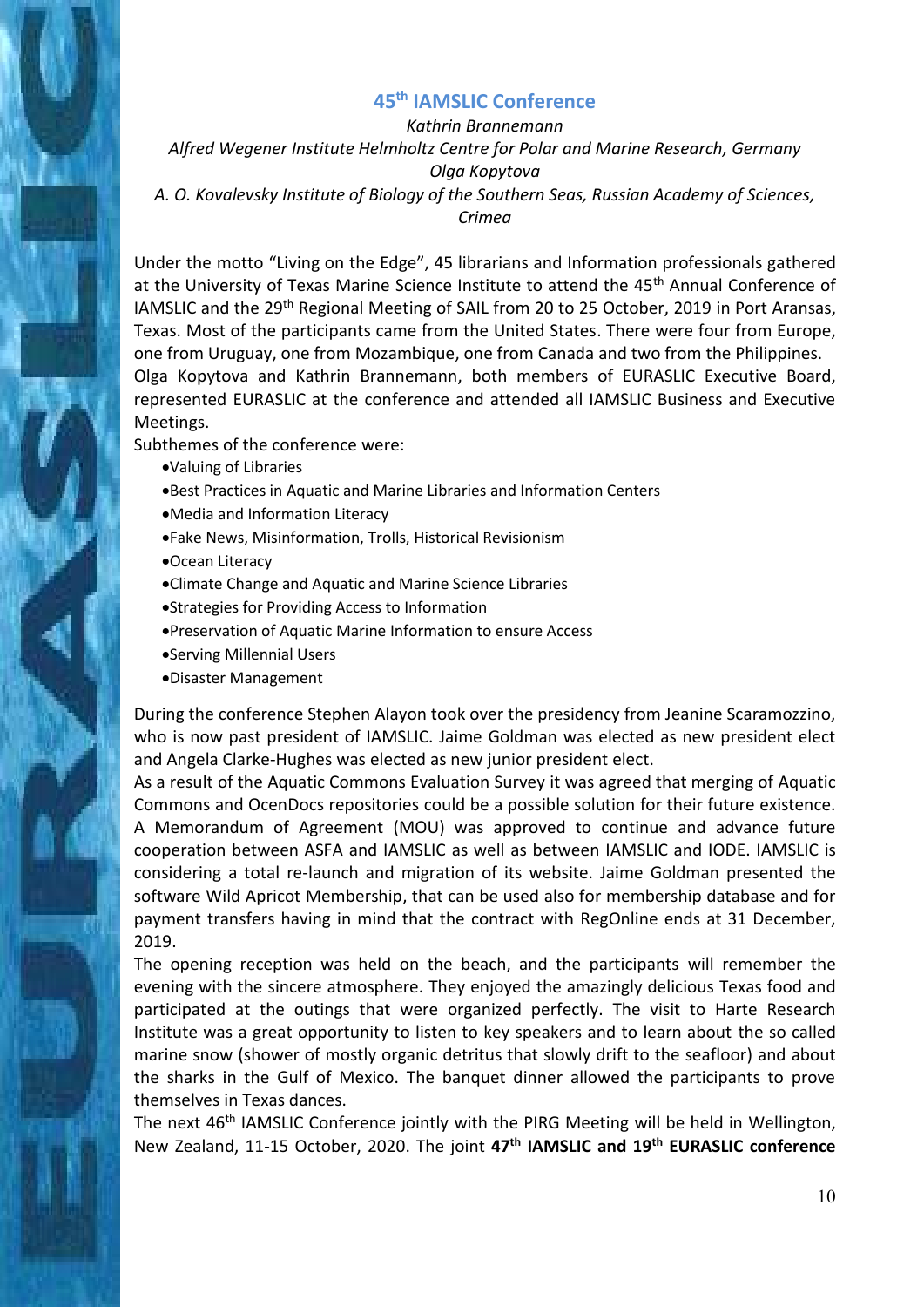will take place in **Bremerhaven, Germany, 12 -17 September, 2021.** Conference hosts will be AWI and ZMT.

### **ASFA Update**  <http://www.fao.org/fishery/asfa/en>

### *Maria Kalentsits ASFA Secretariat, FAO, Rome, Italy*



*Photo credit: UMT* 

**Aquatic Sciences and Fisheries Abstracts (ASFA)** is a network of over 100 institutions around the world who monitor research and publications for inclusion on the ASFA database. With four new Partners joined ASFA during intersession, the Partnership now consists of 4 UNcollaborating Partners, 10 International Partners, 51 National ASFA Partners, 1 Publishing ASFA Partner, and more than 40 Collaborating ASFA Centres.

ASFA has entered a challenging and exiting period by implementing a number of new initiatives and moves towards adopting a new Business model by December 2021. Work is progressing on a number of areas, such as ASFA technologies (new input software; online controlled vocabulary); ASFA collaborations (partnering with FAO departments and projects as well as external collaborations); ASFA partnership (a new Publishing Agreement with increased access to ASFA for institutions in developing countries).

ASFA Partners agreed to take more responsibility for important areas of work in the form of five working groups: Software WG; Impact and Strategies WG; Vocabularies WG; ASFA Partnership Agreement WG; and ASFA 50<sup>th</sup> Year Anniversary Committee.

The major ASFA activities planned for a next two-year period (2020-2021) include, but are not limited to the following:

- 1. Development and implementation of the new software
- 2. Focus on grey literature
- 3. Implementation of new Associates Scheme
- 4. Development of new freely accessible products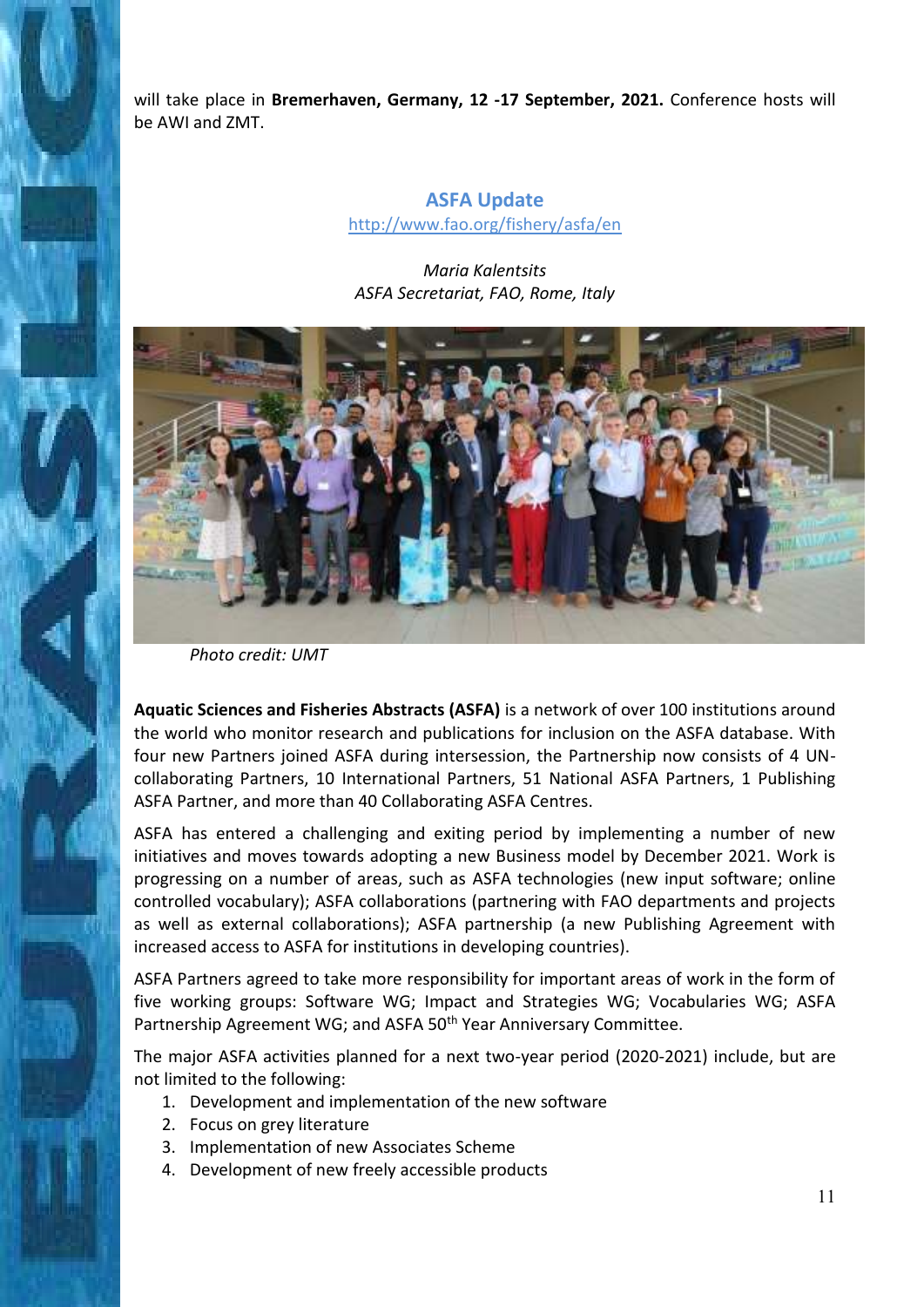- 5. Diversifying funding schemes through participation in FAO and non-FAO projects
- 6. Enhancing existing, and entering into new collaborations
- 7. Efforts on communication and promotion
- 8. Knowledge sharing
- 9. More efficient administration

### **New Partnership Model**

At the ASFA Advisory Board Meeting (22-24 September 2019, UMT, Terengganu, Malaysia), ASFA Partners showed support for ASFA's future direction and plans. A number of major changes were approved by Partners, including **a new Associates Scheme** enhancing free access to ASFA products for aquatic, fisheries and aquaculture institutions that would not otherwise be able to afford access to the database. The scheme will initially run from January  $1^{st}$  2020 – December 31<sup>st</sup> 2021 and foresees providing up to 200 institutions with complementary access to the online ASFA Database on ProQuest platform. In order to become an ASFA Associate, institutions must satisfy the following criteria: (1) be an aquatic sciences, fisheries or aquaculture institution which produces scientific or technical literature; (2) be willing to explore contributing to ASFA, for example this could include contributing ASFA records to the database; permitting their institutional repository to be harvested, or participating on one of ASFA's working groups; (3) complete a quarterly online survey on usage of the ASFA Database; (4) be unable to currently subscribe to the ASFA Database or fulfil the responsibilities of an ASFA Partner. Institutions will be identified by FAO with the help of National ASFA Partners. ProQuest agreement will be needed for an institution's participation in the scheme.

If interested, EURASLIC members representing small- and medium-size European aquatic and fisheries institutions, are welcome to apply to participate in the scheme and to become the ASFA Associate. If you are interested in becoming the ASFA Associate or the ASFA Partner, please contact [ASFA-Secretariat@fao.org.](mailto:ASFA-Secretariat@fao.org)

# **ASFA partners in Europe**



**S UN and International ASFA Partners** 

(FAO, IOC, FAO/ADRIAMED, ICCAT and IUCN)

- Portugal

 $-$ Spain

- Turkey

- Lithuania (2003)

- Sweden (2009)

 $-13K$ 

- Poland (4 collab centres)

- Russia (14 collab centres)

- Ukraine (1 collab centres)

- 14 National ASFA Partners
- Estonia
- France (1 collab. centre) - Greece
- treland
- Ireland
- Italy
- Norway
- ADRIAMED Collab centres in Croatia & Macedonia
- **5 former National ASFA Partners**
- Belgium (2015)
- Bulgaria (2018)
- Germany (2017)
- 1 former International ASFA Partner
- $-ICES(2016)$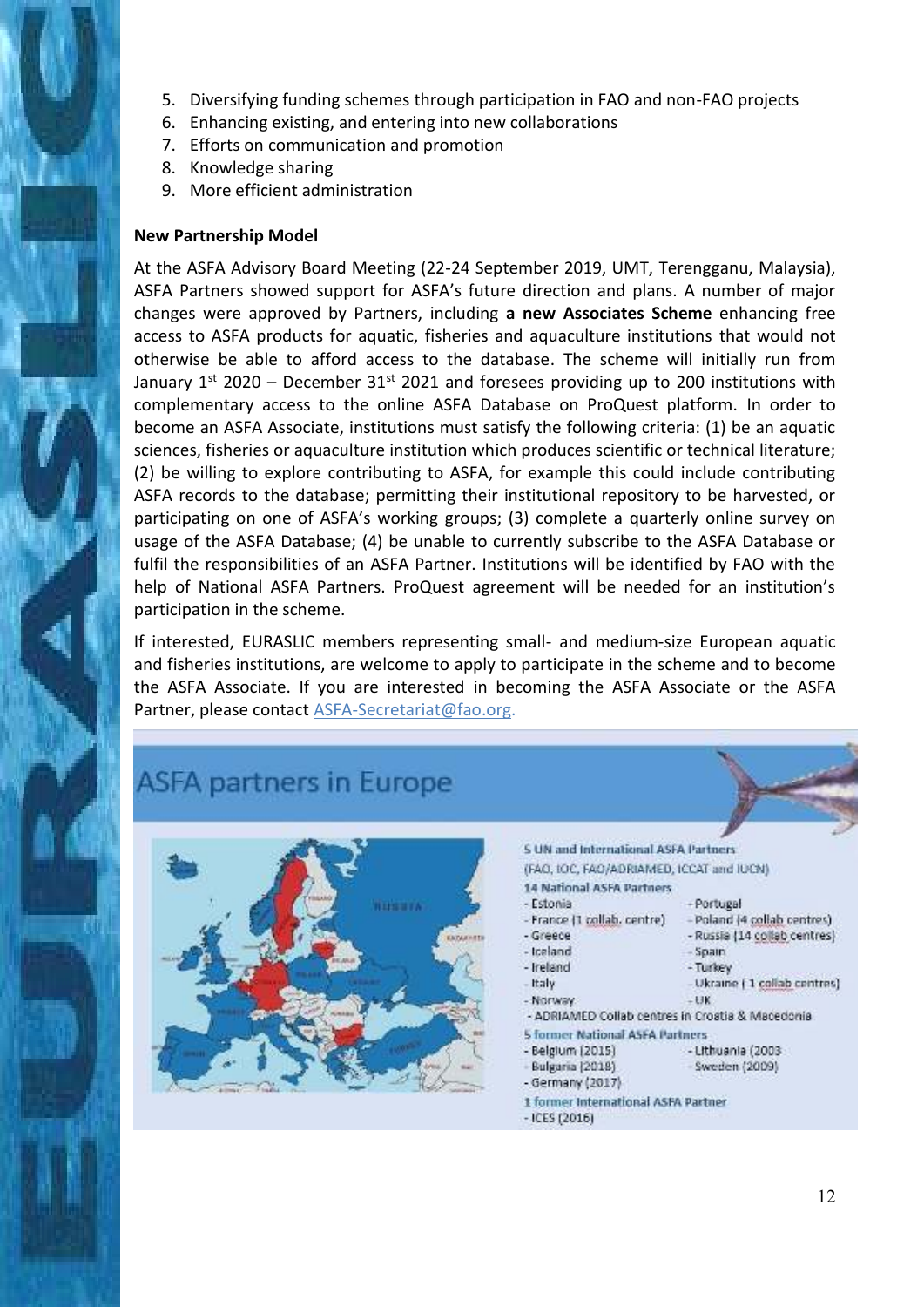#### **ASFA and IAMSLIC**

NEWSLETTE

If yo affili ASFA mon cour you acce part Advi for f the i part Grou

ASFA has long-standing collaboration with IAMSLIC, formalized in 2005 by signing the MOU between FAO and IAMSLIC. The joint activities include but are not limited to the following: (1) utilization of the ASFA Trust Fund to pay IAMSLIC membership fees for the ASFA Partner institutions that are not able to meet the costs of yearly subscriptions for financial and/or administrative reasons – currently, 37 active subscriptions are paid through the ASFA Trust Fund; (2) ASFA partners promote and provide content to the Aquatic Commons digital repository – a number of ASFA Trust Fund digitization projects has been completed; (3) Participation by the ASFA Secretariat in the Aquatic Commons Board. ASFA is looking forward to enhanced collaboration with IAMSLIC in the years to come. [New Annex to the](https://www.iamslic.org/wp-content/uploads/2019/12/FAO-IAMSLIC-MOU-Annex-7-2020-2021-final.pdf)  [Memorandum of Understanding \(MoU\) between IAMSLIC and FAO-ASFA](https://www.iamslic.org/wp-content/uploads/2019/12/FAO-IAMSLIC-MOU-Annex-7-2020-2021-final.pdf) describing proposed joint activities for next biennium (2020-2021) is available on the IAMSLIC website.



How to join ASFA; Depending on the level of involvement you want, there are three ways to join ASFA. If you want to create records of your institution's research on the ASFA database, you can join as a Partner or Collaborating Centre (if a Partner already exists in your country). If you are unable to contribute to the database, you could join as an Associate which would enable free access to the

| Want to contribute research to the<br>database?                                                                                                                                                                                                                                                                                                                                       |                                                                                                                                                                                                                                                                                                                                           | Want free access to the<br>database?                                                                                                                                                                                                                                                                                                                   |
|---------------------------------------------------------------------------------------------------------------------------------------------------------------------------------------------------------------------------------------------------------------------------------------------------------------------------------------------------------------------------------------|-------------------------------------------------------------------------------------------------------------------------------------------------------------------------------------------------------------------------------------------------------------------------------------------------------------------------------------------|--------------------------------------------------------------------------------------------------------------------------------------------------------------------------------------------------------------------------------------------------------------------------------------------------------------------------------------------------------|
|                                                                                                                                                                                                                                                                                                                                                                                       |                                                                                                                                                                                                                                                                                                                                           | л.                                                                                                                                                                                                                                                                                                                                                     |
| 1. ASFA Partner<br>u are located in non-ASFA<br>ated country you can join<br>Las a Partner, You will<br>itor the research in your<br>itry for ASFA, and in return<br>will benefit from: free-<br>ss to the ASFA database;<br>icipation in the ASFA<br>sory Board; eligible to bid<br>unding for projects from<br><b>ASFA Trust Fund; option to</b><br>icipate in ASFA Working<br>IDS. | 2. ASFA Collaborating Centre<br>If you are located in Partner<br>Country you can join ASFA as a<br>collaborating centre. You will be<br>responsible for contributing the<br>research of your institution to<br>ASFA and in return will receive<br>free access to the database and<br>the option to participate in ASFA<br>Working Groups. | 3. ASEA Associate<br>If you are unable to commit to<br>becoming a Partner or<br>Collaborating centre, your<br>institution may be eligible to be<br>an ASFA Associate, You would<br>receive free access to the ASFA<br>database in return for providing<br>feedback on the database and<br>exploring ways your institution<br>could contribute to ASFA. |

To find out more: about participating in ASFA, contact ASFA-Secretarist@fao.org

More information on ASFA, including details of the 2019 ASFA Advisory Board Meeting and the ASFA-UMT Conference "Enabling Grey Literature Discovery Benefits Aquatic Science,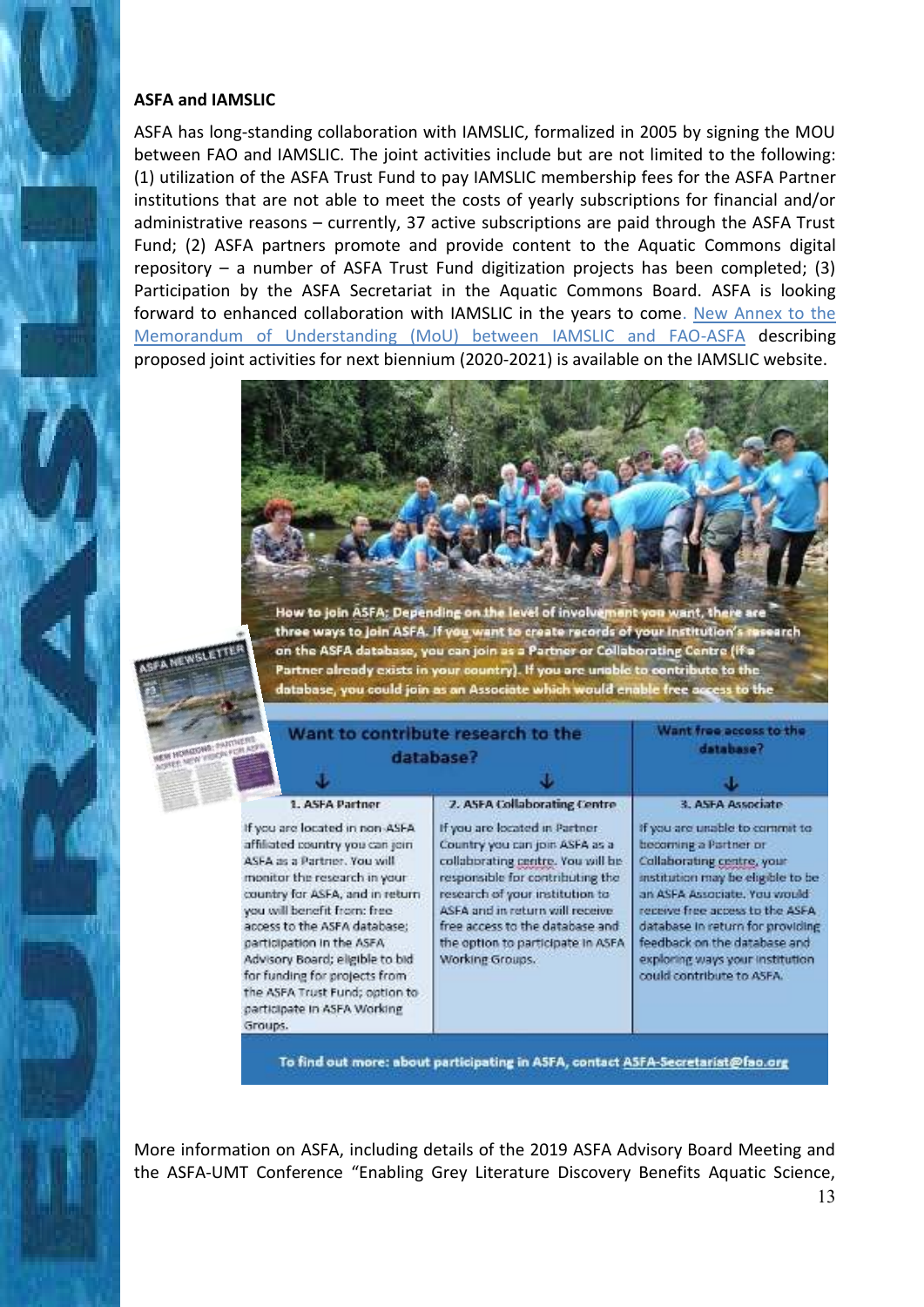Fisheries and Aquaculture Research" (25-25 September 2019, UMT, Terengganu, Malaysia) can be found in the recent issue of the [ASFA Newsletter](https://digitalarchive.worldfishcenter.org/handle/20.500.12348/3819) 

#### **IFLA WLIC 2019**

*Sofija Konjević Centre for Scientific Research Ruđer Bošković Institue, Croatia* 

IFLA World Library and Information Congress and 85<sup>th</sup> IFLA General Conference and Assembly entitled "A Dialogue for Change" was held in Athens, Greece, 24-30 August, 2019. The Conference took place in the Megaron Athens International Conference Centre (MAICC) that is located in the city centre, and forms an integral part of the Athens Concert Hall Organisation.

At the Opening Ceremony Alexandra Papazoglou, President of the Association of Greek Librarians and Information Scientists and Filippos Tsimpoglou, Director General of the National Library of Greece, welcomed the participants on behalf of the National Committee, and Sofia Zacharaki on behalf of the government. Glòria Pérez-Salmerón, IFLA president at the time, gave an opening speech, reflecting her own path and achievements during her presidency. Gerald Leitner, IFLA Secretary General, highlighted the results of IFLA Global Vision Initiative. The keynote speaker, Dr. Loukas Tsoukalis, gave insight into current situation of the world, and emphasized the necessity of cooperation giving importance to libraries and librarians as "guardians of the memory of the world and keepers of knowledge".

*Lykeion Ton Hellinidon (*Lyceum Club of Greek Women) performed traditional Greek folk dances from different Greek regions. The performance choreographed by Sofia Spyratou depicting Greek mythology and tradition from antiquity to the present days was magnificent.



Image source[: https://pbs.twimg.com/media/ECzxngQXsAA8hMj.jpg](https://pbs.twimg.com/media/ECzxngQXsAA8hMj.jpg)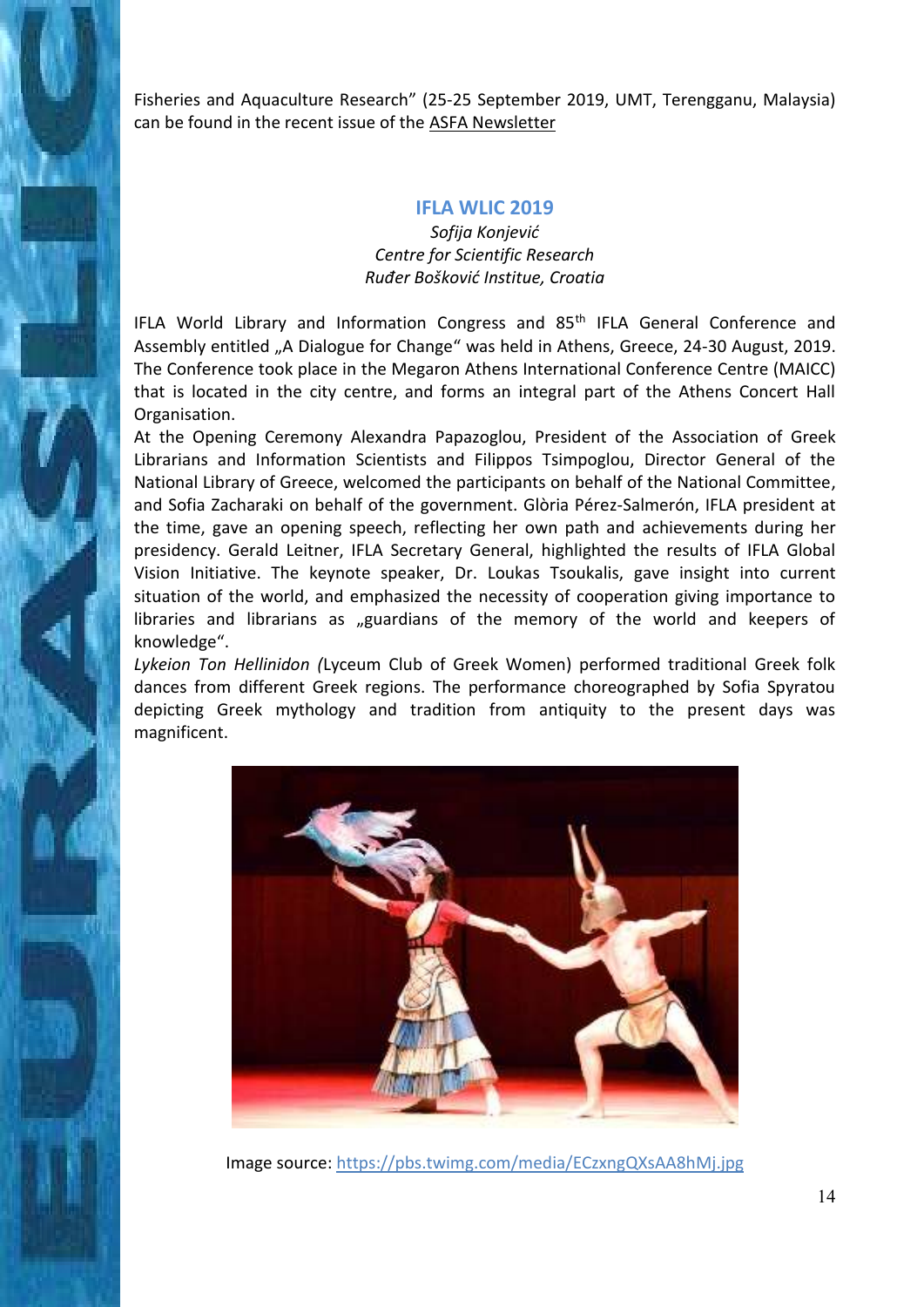IFLA WLIC 2019 gathered together more than 3300 participants from over 130 countries. Among them were a few EURASLIC members as well. Before the conference, 20 Satellite Meetings were held in Greece and neighbouring countries. Various topics on library and information science were covered by 500 speakers at over 250 open sessions, while eleven key sessions were live streamed. For some sessions simultaneous translation was provided. The topics encompassed different subjects such as intellectual freedom, publishing, bibliographies, knowledge management, digitization, data management, library buildings, special interest groups, all type of libraries and from all continents. There were also 30 lighting talks, i.e. 5 minutes talks on subjects like advocacy, governance, publishing, immigrants, innovative projects etc. Especially interesting was the session on library love stories with short talks about love among users, love among librarians or love between librarians and library users. Unlike some conferences where poster session seems neglected, for me it was the best session. About 200 posters were presented. It was lively and very dynamic. A huge crowd of people was passing by, observing posters, discussing with presenters and making connections. Also more than 80 exhibitors presented their activities.

It would be negligent not to mention the wonderful cultural evening that took place at Stavros Niarchos Foundation Cultural Centre, designed by the architect Renzo Piano. Both National Library of Greece and the Greek National Opera are situated there. While tasting Greek food, the participants could enjoy folk dances performed by The Lykeion ton Hellinidon, famous ethno group Estoudiantina performance and disco music for the end.

IFLA Strategy 2019-2024 was launched during the conference. At the closing session honours and awards were announced. Donna Scheeder and Deborah Jacobs received honorary fellowships. Kai Ekholm and Barbara Schleihagen received IFLA medal. The poster "Every Good Adaptation is Also an Innovation" by Donatas Kubilius, Lithuania, was chosen as the best poster. Helsinki Central Library Oodi was elected as the best public library in the world. Along with the new Governing Board, Christine Mackenzie was elected as a new IFLA president.

There are several ways to participate in an IFLA conference: regularly by paying all the fees, volunteering or by receiving one of the numerous grants. Volunteers and grant receivers are waived of conference fee at least. For the volunteers lunch is usually provided. Volunteers are helping with the conference and working in shifts, so in their free time they can attend the session of their own interest or even give a presentation or submit a poster.

The next two IFLA conferences are going to be held in Europe: Rotterdam in 2021, and Dublin in 2020. Call for Volunteers for Dublin is already announced, available at: [https://2020.ifla.org/call-for-volunteers/.](https://2020.ifla.org/call-for-volunteers/) The deadline for application is 20 December 2019. The grants are yet to be announced.

### References:

- 1. Libraries: dialogue for change opens in Athens! [https://2019.ifla.org/libraries](https://2019.ifla.org/libraries-dialogue-for-change-opens-in-athens/)[dialogue-for-change-opens-in-athens/](https://2019.ifla.org/libraries-dialogue-for-change-opens-in-athens/) (visited 2019-11-20)
- 2. IFLA WLIC 2019: a dialogue for change brings the transformation of libraries <https://www.ifla.org/node/92536> (visited 2019-11-20)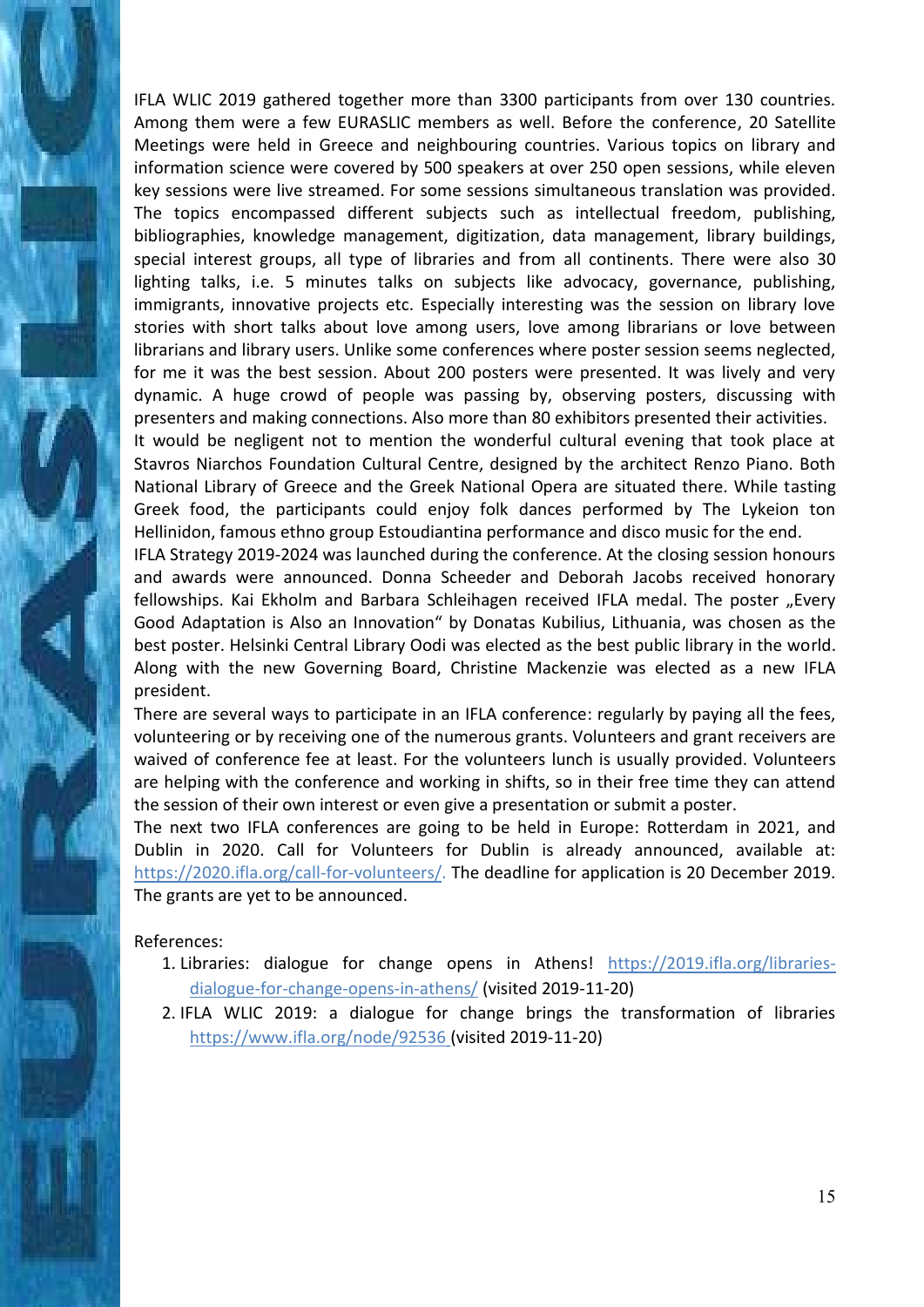### **Conference FORCE2019**

*Marina Mayer Center for Scientific research Ruđer Bošković Institute, Croatia* 

This autumn I had the opportunity to attend conference FORCE2019 which took place in Edinburgh UK, 15-17 October, 2019. It was organized by initiative FORCE11 and the University of Edinburgh. [FORCE11](https://www.force11.org/) is an initiative which emerged in 2011 and it focuses on bringing change into scholarly communication through effective use of information technology. It brings together scholars, librarians, archivists, publishers and research funders. The goals of the movement are stated in  $Force11$  manifesto. This was the  $5<sup>th</sup>$ FORCE11 annual conference and the next one will be held in San Sebastian, Spain in October 2020.

Conference has brought together more than 200 participants and presenters from different backgrounds (high education, publishing houses, libraries and information centres, various initiatives and projects connected with Open Science…) and therefore it was a very inspiring environment for networking, meeting new colleagues, planning collaborations and hearing about lots of very different topics.

First day of the conference was reserved for workshops and some of the topics were: Wikidata, ROR (Research Organization Registry – project about unique persistant indentifiers for research institutions), project Metadata 2020 – project for improvement and standardization of quality of metadata.

Two days of the main conference programme offered to the participants more than 60 longer and shorter lectures, five panel discussions and more than 20 posters. The programme covered a wide range of topics and here are the most important:

open peer review

- role of universities in using scientific data for common good projects
- new platform for open science/open research trainings and education: The Open Science MOOC
- open citations
- Wikidata, Wikimedia and other Wiki-projects
- implementation of Open Science politics and rewarding of openness of scientific work
- programming code openness, publishing, sharing, archiving
- research data openness, sharing, archiving
- open source software application in science, publishing, archiving, accessibility
- scientific publishing initiatives for Open Access, innovations in publishing
- promotion and advocating of Open Science
- persistent identifiers and related projects.

Part of the conference was also [Open Publishing Rewards](https://openpublishingawards.org/) reception. Awards went to 11 projects from categories *Open Contents, Open Source Software, Open Publishing Models* and *Open Publishing Lifetime Contribution*.

Programme and all other details about the conference are available on web page: <https://www.force11.org/meetings/force2019> and most of the presentations are available in Zenodo:<https://zenodo.org/communities/force2019/>(some presentations are linked in the conference programme as well).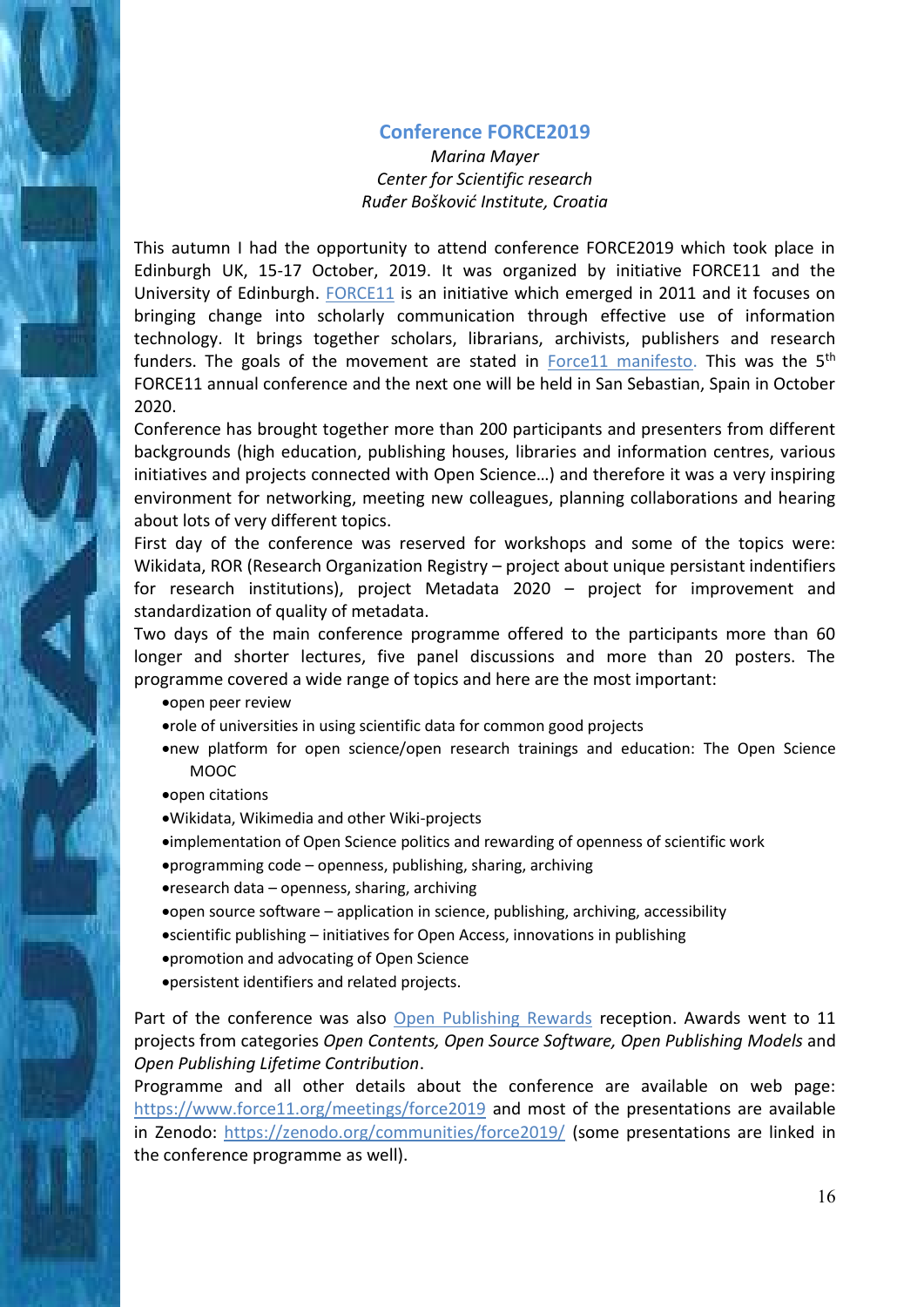### **[6:AM Altmetrics Conference](http://www.altmetricsconference.com/)**

*Sofija Konjević Centre for Scientific Research Ruđer Bošković Institue, Croatia* 

In October 8-11, I participated in the  $6<sup>th</sup>$  Altmetrics Conference (6 AM) that was held in Stirling, Scotland, UK.

In order to evaluate research, traditional metrics is based on citation analysis, journal coverage mostly in Scopus and Web of Science databases, journal impact factor or SCImago Journal Rank. With the proliferation of social networks and many other media for promoting science, the need for alternative metrics has emerged, which is why altmetry is being introduced.

Altmetrics is a new metrics based on the Social Web for analyzing and informing scholarship (Priem et al 2010). It is web based metrics that count author or article influence monitoring social media, blogs, you tube, some Reference Management Tools and other alternative sources. Altmetric Attention Score is presented by coloured donut where each colour represents a different source of attention.



Image 1 Croatian scientific bibliography record:

Chatrchyan, S. et al. Observation of a new boson at a mass of 125 GeV with the CMS experiment at the LHC // Physics letters. B, 716 (2012), 1; 30-61 doi:10.1016/j.physletb.2012.08.02 [https://www.bib.irb.hr/673107,](https://www.bib.irb.hr/673107) Altmetric source: [Altmetric.com](file:///D:/moji%20dokumenti/altmetrics/Altmetric.com)

Actually the conference itself was just a two-day event, but there were two workshops Do-athon that preceded the conference and Altmetrics19 Workshop right after the conference. At Do-a-thon attendees were divided into groups and discussed on given subject with conclusions presented at the end of the workshop. Some of the attendees brought their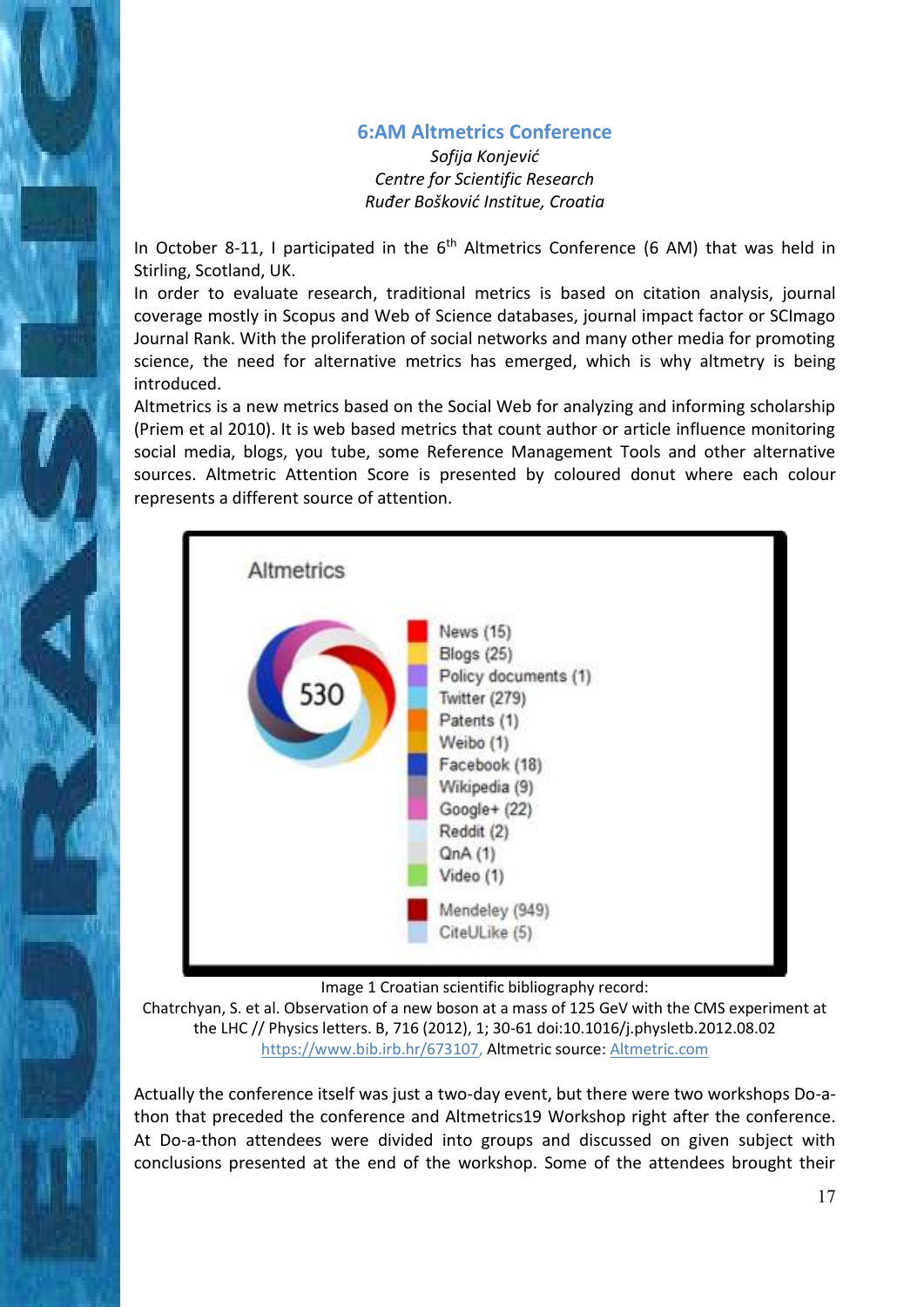own research to the Atmetrics19 Workshop and presented it as requested by the organizers. Analysis of PLOS ONE papers and their Facebook appearance was given. Persistent Identifier and their presence in online citations were mentioned as well. EurekAlert page, a combination of blog and news, was presented. A new contract between Twitter and the Altmetrics was introduced. Also the stability or instability of Twitter metrics due to deletion of previously published posts was discussed.

John Rogers welcomed the participants at the University of Stirling where the conference was held. Cat Williams (Altmetric, UK) & Hans Zijlstra (Elsevier, The Netherlands) introduced the audience into 6 AM conference. At the beginning of the conference the community remembered two members that have passed away this year, Christine Hone from Crossref and Judit Bar-Ilan, founder and editor of Journal of Altmetrics, and one of the conference organizers.

First Keynote speaker was Martin Kirk from King's College, London. He presented implementation of Altmetrics at the university in order to increase its visibility. Euan Adie (Overton) one of the Altmetrics founders gave an overview of "policy documents" metrics, that is difficult to measure as these documents are available from different sources, can appear in various forms, which make tracking very complex. The conference gathered together representatives of various altmetrics data providers such as Altmetrics, Crossref, Cobaltmetrics, PlumX and Kudos.

Mike Taylor (Digital Science) talked about the lifecycle of research that is linear today. Funds are available for certain research, scientist apply for funding, do the research, then write articles and get citations. In his opinion, different kind of research can have different kind of impact and therefore should be measured differently. Although the research is fund driven it can be other way around and the research can stimulate the funding. A good example is the sexual harassment topic: even though it was studied before, the number of research on the topic increased after Me Too movement.

Andy Miah represented scientists as citizens, introduced Cheltenham Science Festival and stressed out that the science can be promoted through video, podcast, radio and TV, discussed in the pubs, and through various events like explaining process of falling in love through dating dinner.

Ten posters were presented at the conference introduced by Poster Lightning Talks. Topics as open science, predatory publishers, Unpaywall application, metrics of grey literature, clinical trials, and metrics at the countries of "Global South" were addressed at the conference. Charlotte Spinner (AARP) stressed out that promotion in social media had led to higher visibility of their research. Some presentations are going to be published in the Journal of Altmetrics as articles, and some are available as video: <http://www.altmetricsconference.com/video/>.

Unlike the other conferences, at Altmetrics the attendees were sitting around round tables and for the conference dinner several restaurants were at disposal, so split in groups the participans went to a random restaurant with a random group of people. Not to forget the city of Stirling with magnificent Stirling castle and William Wallace monument.

#### Reference:

Priem, J., Taraborelli, D., Groth, P., Neylon, C., 2010. Altmetrics: a manifesto <http://altmetrics.org/manifesto/>(visited 2019-11-27)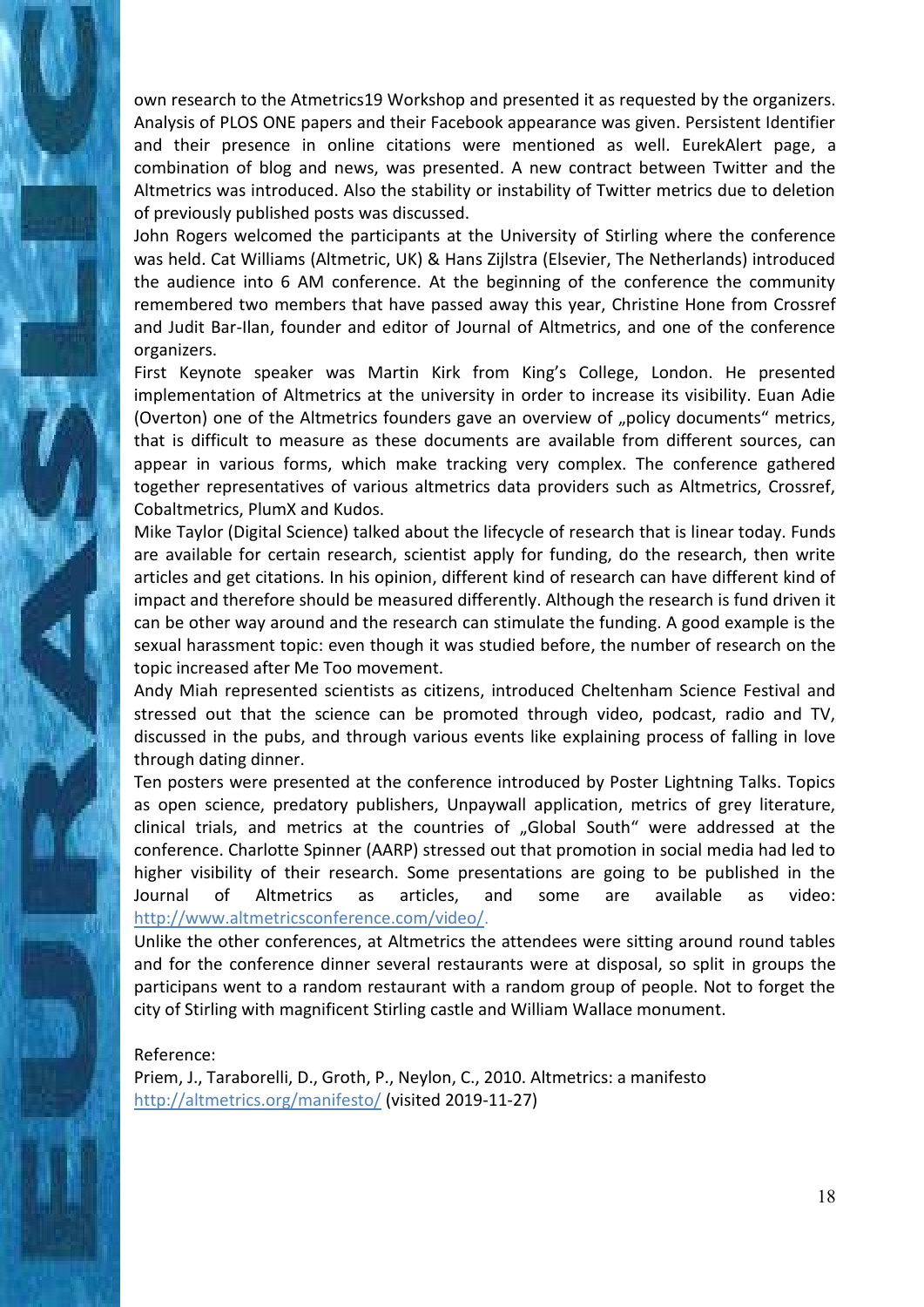## **Internet fraud (scam): phishing/spoofing**

*Sofija Konjević Centre for Scientific Information Ruđer Bošković Institute, Croatia* 

The Internet becomes indispensable part of our life providing easy and immediate access to information, it changed the education and research, the way of doing business, shopping, travelling and especially the way how we communicate and interact with each other. Although Internet has brought many positive changes it can be misused and opportunities for fraudsters are countless.

Who hasn't received an inheritance from faraway country or won the lottery he didn't even play? Some even received false sextortion emails in which extortioner claims to have some compromising photos or information and asks for money in return.



The most common type of scam is phishing. Phishing is an attempt of gathering personal information in order to deceive someone. The word represents alteration of fishing, the sender is throwing a bait hoping a victim will be hooked. Usually the fraudster sends an urgent email claiming that there are problems with the account and asking to verify personal data either by replying to the email or by following the link attached. The scammers pretend to represent bank, government or some well known company although those companies probably wouldn't ask for data by email. Also very common are emails "your mailbox is almost full", that offer a link to click to reduce the size. Sensitive information can be obtained also by installing Trojan via email. Besides installing antivirus protection, everybody has to be cautious in opening emails from unknown sender or following links to suspicious sites.

Phishing was present from mid-nineties, so people became familiar with it and many can recognize it easily. So, scammers became more sophisticated and try to obtain financial gain by spoofing. It is also a way of phishing. *Spoof* stands for mocking imitation of someone or something.<sup>i</sup> The sender sends an email faking the real email address of the person he is pretending to be. That way the email bypasses the spam filters and for the receiver the address seems correct, so it looks less suspicious. Besides email spoofing, there are Website spoofing when the web page is fake and there are many other spoofing methods. The email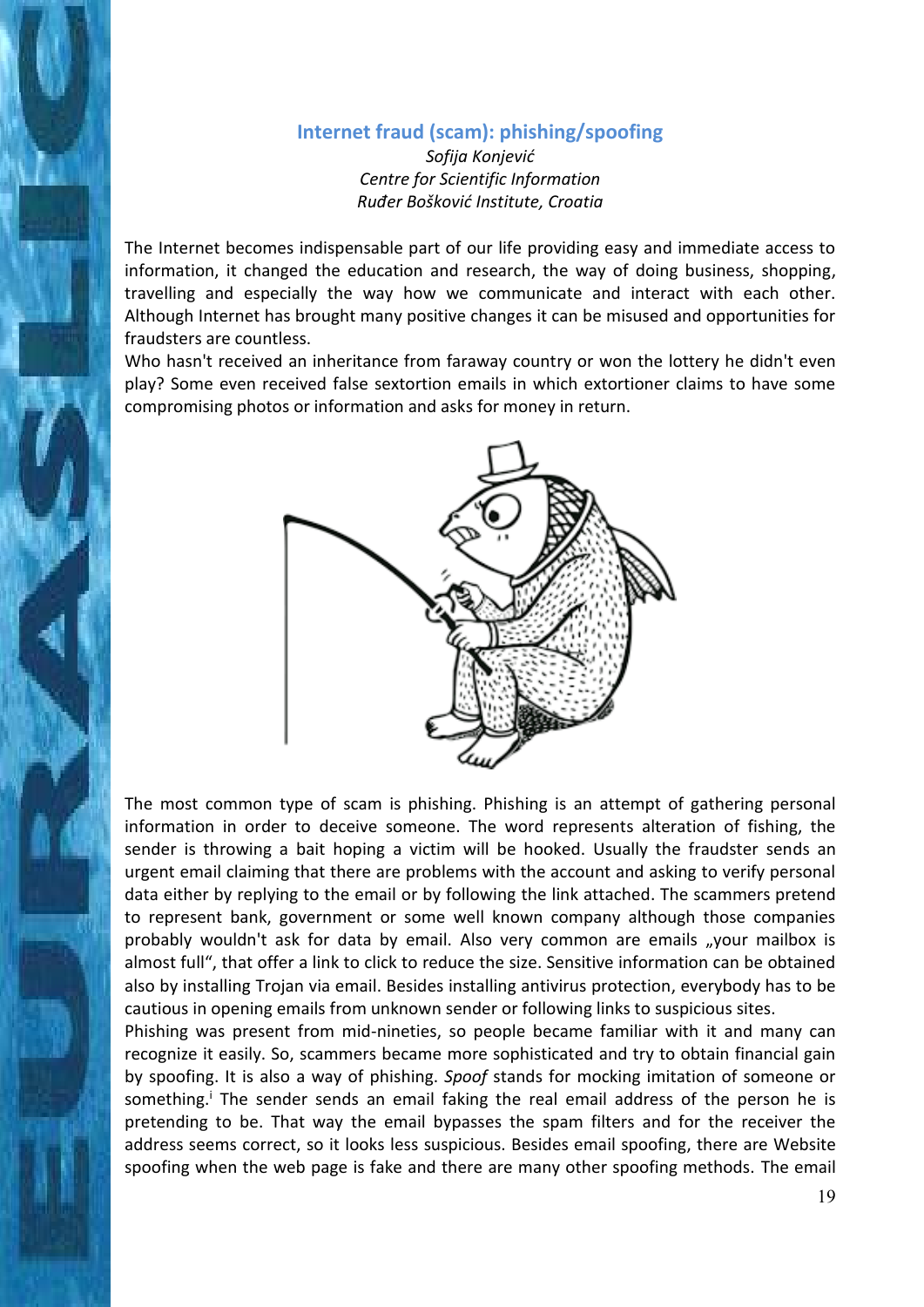spoofing works in a way that sender pretends to be someone else, the email address looks correct and the language used is more familiar. Usually first mail is not that suspicious as it contains some introductory request, but if you answer, then the following mail asks for some transfer of money due to an urgent issue with a promise to reimburse it later or something similar.

Examples of spoofing emails:

From: Sofija Konjevic [mailto:sofija@irb.hr] Sent: Wednesday, October 30, 2019 5:36 PM To:

**Subject: EURASLIC Logistics Services Payment** 

Dear

Are you in office or away on travel?

Please confirm back as soon as you can.

I need your assistance for an urgent EURASLIC logistics Service payment.

Look forward to your reply if you can assist.

**Best wishes** Sofija.

Thank you for your email reply.

Sorry to be a bother at this time but we have an urgent transfer of 2,987 curos logistics services payment, unfortunately our Secretary is unavailable to process the transfer.

I am currently out of town working on a project with no access to make the transfer as my card reader is back in the office.

Can you personally assist in making the transfer while we reimburse you back the amount next week when I am back to Croatia. Please confirm if you can assist with making the transfer on behalf of EURASLIC and I will have the details forwarded to you.

I look forward to your reply.

With regards Sofilia.

In combination with spear phishing where the fraudsters study hierarchical structure of an organization targeting employees by sending emails as someone in higher position, it can have devastating effect. Many officials transferred a large sum of money producing a huge loss to the companies. The Austrian aerospace parts maker FACC lost almost 50 million euros that way.<sup>ii</sup>

So, what should you do if you receive such a mail? First check the reply address, it usually is not the same as the sender's email, e.g. sender: sofija (at) irb.hr, Reply to: president.association002@gmail.com. If the mail seems suspicious it is a good way to ask directly the sender if he/she is somewhere nearby or to contact him/her by some alternative channel (another email address, chat or a phone call). It is also important to educate people about different fraudsters' methods in order to prevent the Internet fraud.

<sup>I</sup><https://www.dictionary.com/browse/spoofing>

ii [https://www.reuters.com/article/us-facc-ceo/austrias-facc-hit-by-cyber-fraud-fires-ceo](https://www.reuters.com/article/us-facc-ceo/austrias-facc-hit-by-cyber-fraud-fires-ceo-idUSKCN0YG0ZF)[idUSKCN0YG0ZF](https://www.reuters.com/article/us-facc-ceo/austrias-facc-hit-by-cyber-fraud-fires-ceo-idUSKCN0YG0ZF)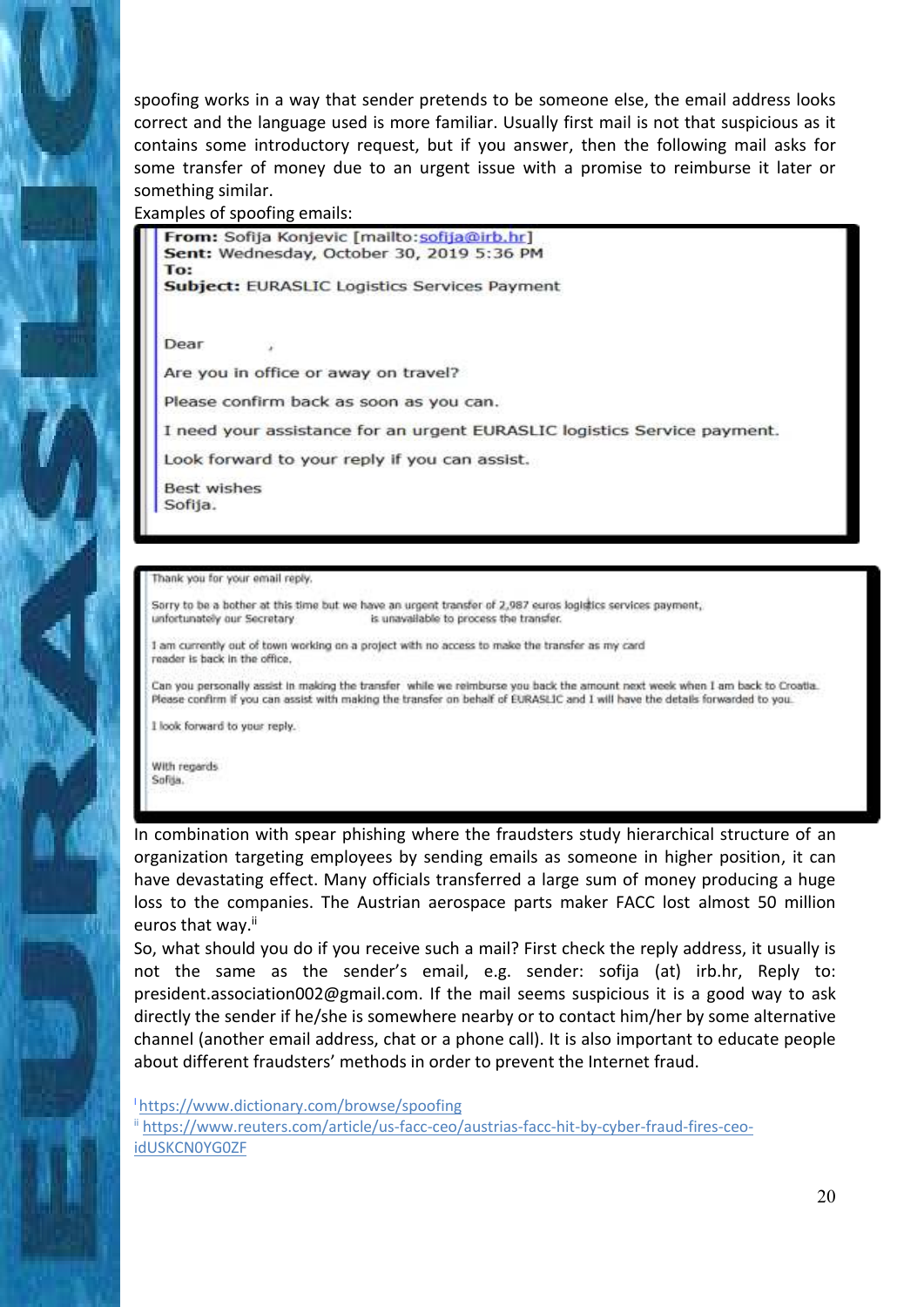# **EURASLIC New Members for 2019**

**Aleksei Baiandin**, A. O. Kovalevsky Institute of Biology of the Southern Seas of RAS, Sevastopol, Crimea

**Tatiana Kukhoronok**, Russian Federal Research Institute of Fisheries and Oceanography (VNIRO) Moscow, Russia

### **Iaroslavna Grabowska**

Instytut Rybactwa Srodladowego/ Inland Fisheries Institute, Department of Migratory Fishes Olsztyn, Poland

# **Participation of EURASLIC Members in IAMSLIC committees and activities**

- **Maria Kalentsits**: FAO-IAMSLIC joint activities; ASFA/FAO liaison at the Aquatic Commons Board (2019-)
- **Sofija Konjević**: Regional Representative in the IAMSLIC Exec Board (2019-2021)
- **Bart Goossens**: Conference Site Selection Committee (2018-2020)
- **Ingrid Čatić**: Member of the Aquatic Commons Board (2017-2019)
- **Kateryna Kulakova**: Member of IAMSLIC Membership Committee (2019, second term)
- **Stephanie Ronan**: Member of the IAMSLIC Website and Communicatons Committee (2018-2020, second term)
- **Heike Lust**: member of the Joint IODE/IAMSLIC GE-MIM

# **ACKNOWLEDGEMENTS**

The Editorial staff of the Newsletter expresses its gratitude to all contributors to this issue. There is nothing more authentic and exciting than the information presented firsthand. We would like this to encourage everyone to not hesitate with sharing the events you have been involved in and personal professional experience, because sharing is a source of knowledge and maintains the integrity of the community.